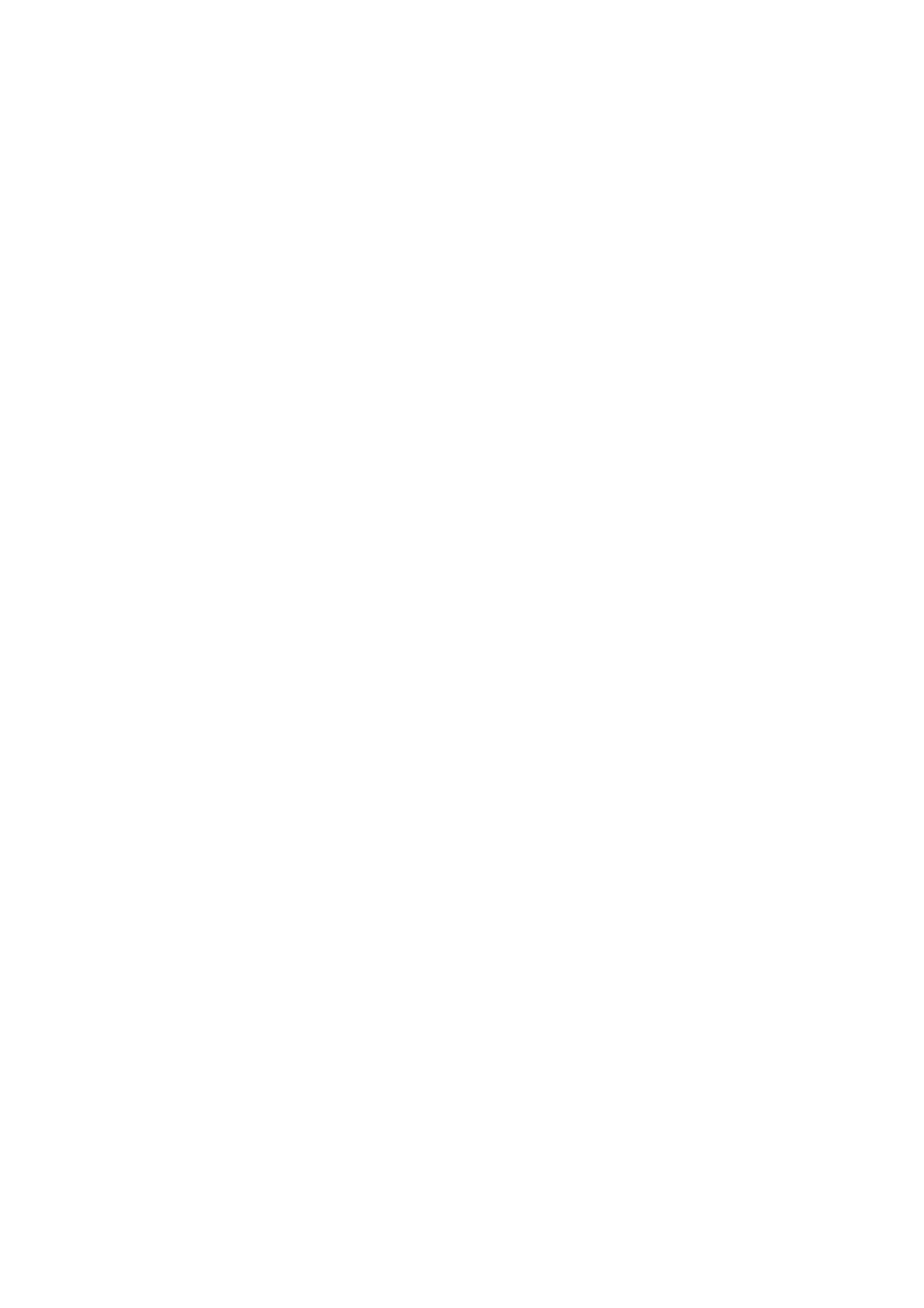# **NO. 1 OF 2011**

# **JUDICIAL SERVICE ACT**

# ARRANGEMENT OF SECTIONS

# PART I – PRELIMINARY

# *Section*

- 1. Short title
- 2. Interpretation
- 3. Object and purpose of Act
- 4. Standard of service

# PART II – ADMINISTRATION OF THE JUDICIARY

- 5. Functions of the Chief Justice and the Deputy Chief Justice
- 6. The President of the Court of Appeal, the Principal Judge of the High Court, County Judge and Division Heads
- 7. Legal researchers
- 8. Functions and powers of the Chief Registrar
- 9. Qualifications for appointment as Chief Registrar
- 10. Deputy Chief Registrar, etc.
- 11. Temporary vacancy in the office of the Chief Registrar
- 12. Suspension or removal of the Chief Registrar

# PART III – JUDICIAL SERVICE COMMISSION

- 13. Powers and functions of the Commission
- 14. Delegation by the Commission
- 15. Procedure of appointment
- 16. Election of nominees
- 17. Vacancies in the Commission
- 18. Commissioners to relinquish certain offices
- 19. Structure of the Commission
- 20. Secretariat and staff
- 21. Functions of the Secretary
- 22. Meetings
- 23. Records of the Commission
- 24. Seal of the Commission
- 25. Retirement and resignation of judicial officers and staff of the Commission

# PART IV – FINANCIAL PROVISIONS

- 26. Expenses of the Commission and the Judiciary
- 27. *Repealed*
- 28. Bank accounts
- 29. Financial estimates

# PART V – PROCEDURE FOR APPOINTMENT AND REMOVAL OF JUDGES, AND DISCIPLINE OF OTHER JUDICIAL OFFICERS AND STAFF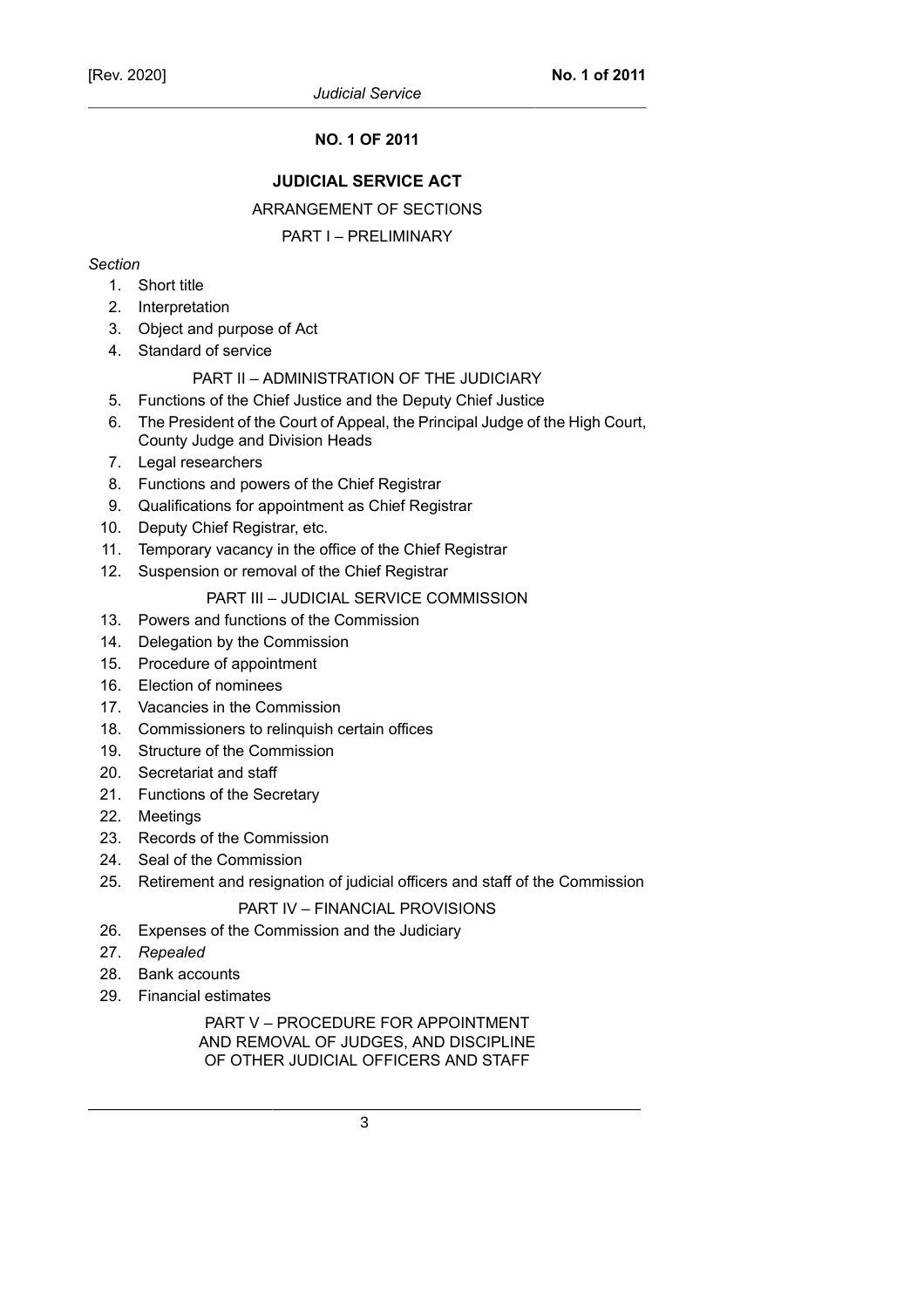- 30. Appointment of Judges
- 31. Removal of Judges
- 32. Appointment, discipline and removal of judicial officers and staff
- 33. Commission to provide secretariat

# PART VI – THE NATIONAL COUNCIL ON ADMINISTRATION OF JUSTICE

- 34. Establishment and composition of the Council
- 35. Purpose and functions of the Council
- 36. Meetings of the Council
- 37. Reports of the Council

### PART VII – ANNUAL REPORT AND AUDITED ACCOUNTS OF THE COMMISSION AND THE JUDICIARY

- 38. Annual report
- 39. Accounts and audit

# PART VIII – MISCELLANEOUS PROVISIONS

- 40. Oath of office of members, Chief Registrar, other judicial officers and staff
- 41. Remuneration of members
- 42. Powers of the Commission and the duty to co-operate
- 43. Confidentiality
- 44. Conflict of interest
- 45. Protection from personal liability
- 46. Offences and penalties
- 47. Regulations
- 48. Transition and saving
- 49. Amendments to Cap. 185

# **SCHEDULES**

| FIRST SCHEDULE —  | PROVISIONS RELATING TO THE<br>PROCEDURE FOR APPOINTMENT OF<br><b>JUDGES</b>                                   |
|-------------------|---------------------------------------------------------------------------------------------------------------|
| SECOND SCHEDULE - | PROVISIONS RELATING TO THE<br>PROCEDURE OF THE TRIBUNAL ON<br>REMOVAL OF JUDGES                               |
| THIRD SCHEDULE -  | PROVISIONS RELATING TO THE<br>APPOINTMENT, DISCIPLINE AND<br>REMOVAL OF JUDICIAL OFFICERS AND<br><b>STAFF</b> |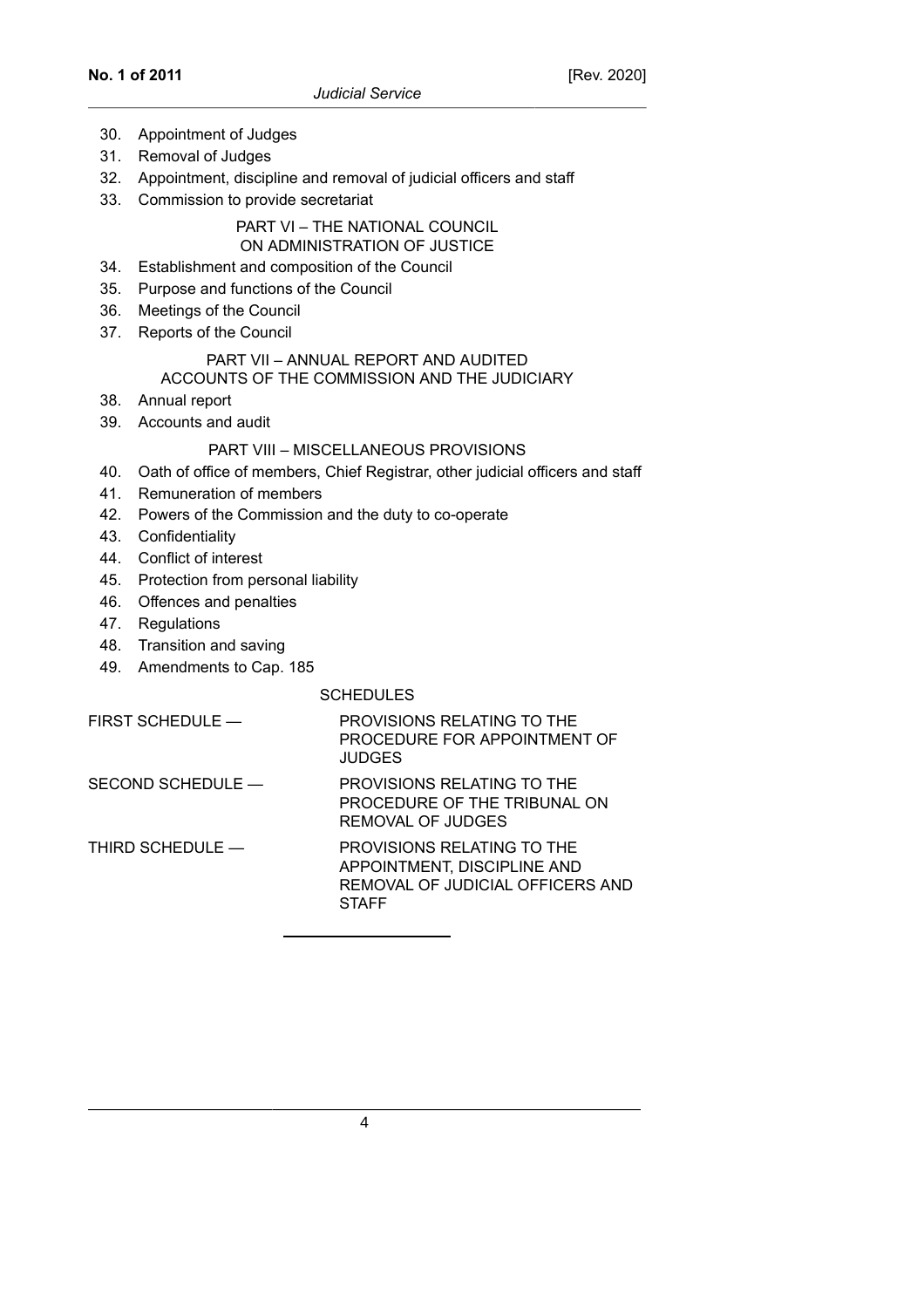*Judicial Service*

### **NO. 1 OF 2011**

# **JUDICIAL SERVICE ACT**

[*Date of assent: 21st March, 2011*.]

[*Date of commencement: 22nd March, 2011*.]

**An Act of Parliament to make provision for judicial services and administration of the Judiciary; to make further provision with respect to the membership and structure of the Judicial Service Commission; the appointment and removal of judges and the discipline of other judicial officers and staff; to provide for the regulation of the Judiciary Fund and the establishment, powers and functions of the National Council on Administration of Justice, and for connected purposes**

> [Act No. 1 of 2011, Act No. 25 of 2015, Act No. 27 of 2015, Act No. 16 of 2016, Act No. 11 of 2017, Act No. 20 of 2020.]

> > PART I – PRELIMINARY

# **1. Short title**

This Act may be cited as the Judicial Service Act, 2011.

#### **2. Interpretation**

In this Act, unless the context otherwise requires—

**"accounting officer"** means an accounting officer appointed under section 17 of the Government Financial Management Act, 2004 (No. 5 of 2004);

**"authorised officer"** means the Chief Registrar;

**"Cabinet Secretary"** means the Cabinet Secretary for the time being responsible for matters relating to the Judiciary;

**"Chairperson"** includes the Vice Chairperson or any other member of the Commission when discharging the functions of the Chairperson;

**"Chief Registrar"** means the Chief Registrar of the Judiciary referred to in Article 161 of the Constitution;

**"Commission"** means the Judicial Service Commission established by Article 171 of the Constitution;

**"Committee"** means a unit of the Commission formed to exercise any delegated power or perform any function of the Commission under the Constitution, this Act or any regulations made thereunder, and includes a Panel;

**"Council"** means the National Council on the Administration of Justice established by section 34;

"**effective date**" means the 27<sup>th</sup> of August, 2010;

**"Fund"** means the Judiciary Fund established by Article 173 of the Constitution;

**"judicial officer"** includes a registrar, deputy registrar, magistrate, Kadhi or the presiding officer of any other court or local tribunal as may be established by an Act of Parliament, other than the courts established to hear and determine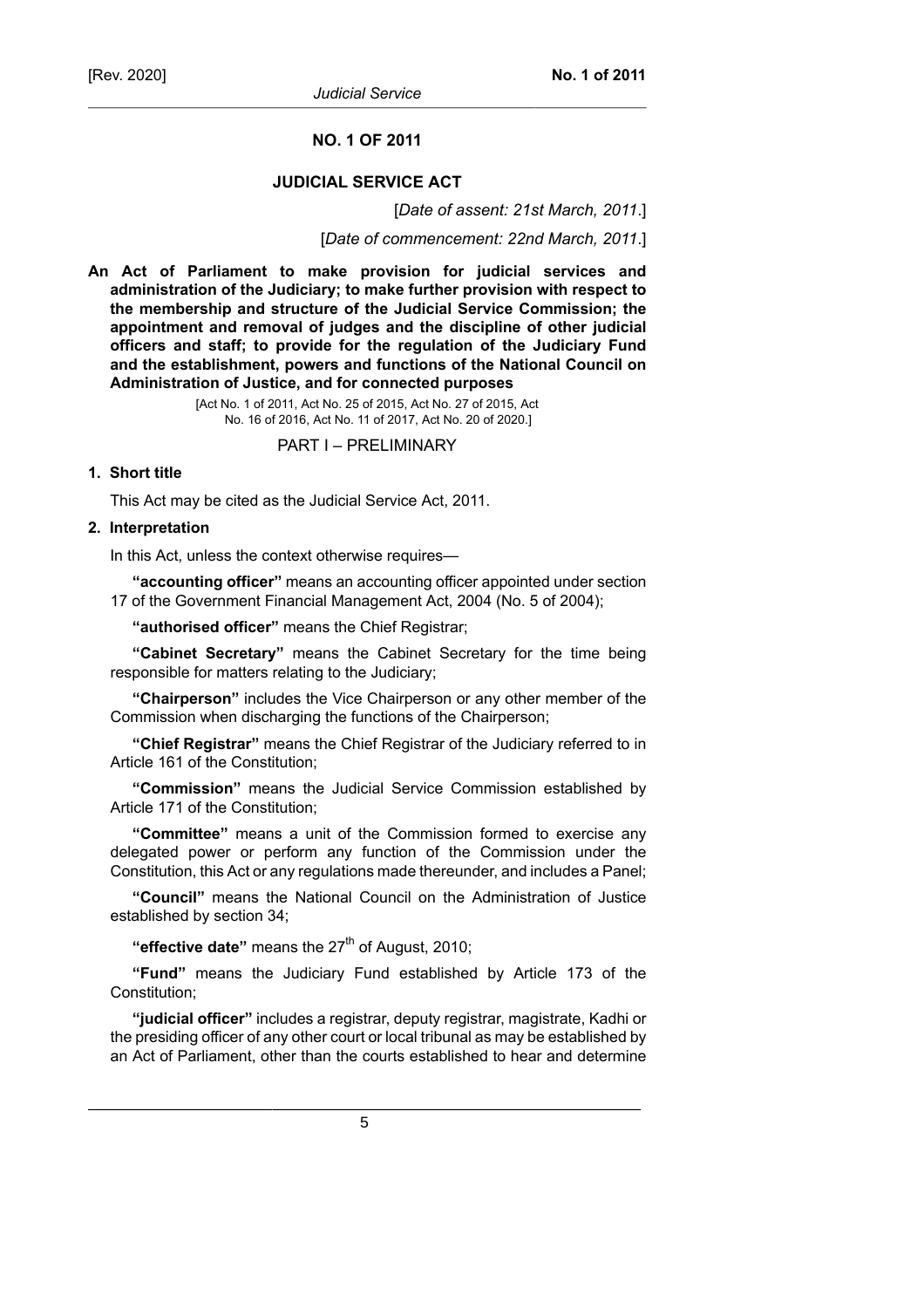disputes relating to employment and labour relations and the environment and the use and occupation of, and title to, land;

**"judicial staff"** means persons employed in the Judiciary but without power to make judicial decisions, and includes the staff of the Commission;

**"judge"** means the presiding officer of a superior court;

**"principal judge"** means the head of a superior court, other than the Supreme Court and the Court of Appeal;

**"Secretary"** means the secretary to the Commission appointed in accordance with the Constitution and includes the Deputy Chief Registrar or any other member of staff of the Commission when discharging the functions of the secretary;

**"superior courts"** mean the courts referred to under Article 162 of the Constitution.

#### **3. Object and purpose of Act**

The object and purpose of this Act is to, among other things, ensure that the Commission and the Judiciary shall—

- (a) be the organs of management of judicial services and, in that behalf, shall uphold, sustain and facilitate a Judiciary that is independent, impartial and subject only to the provisions of the Constitution and the law;
- (b) facilitate the conduct of a judicial process designed to render justice to all;
- (c) be accountable to the people of Kenya;
- (d) facilitate a judicial process that is committed to the expeditious determination of disputes;
- (e) facilitate a judicial process that is committed to the just resolution of disputes;
- (f) support and sustain a judicial process that is committed to the protection of the people and of their human rights;
- (g) promote and sustain fair procedures in its functioning and in the operations of the judicial process, and in particular, be guided in all cases in which it has the responsibility of taking a decision affecting a judicial officer of any rank or its own employee, by the rules of natural justice;
- (h) be the administrative manifestation of the Judiciary's autonomy and inherent power to protect and regulate its own process, achieving these objects through application of principles set out in the Constitution and other laws;
- (i) facilitate accessibility of judicial services to all Kenyans;
- (j) facilitate the promotion of gender equity in the Judiciary and the protection of vulnerable children in the administration of justice;
- (k) be guided in their internal affairs, and in the discharge of their mandates by considerations of social and gender equity and the need to remove any historical factors of discrimination; and
- (l) apply modern technology in their operations.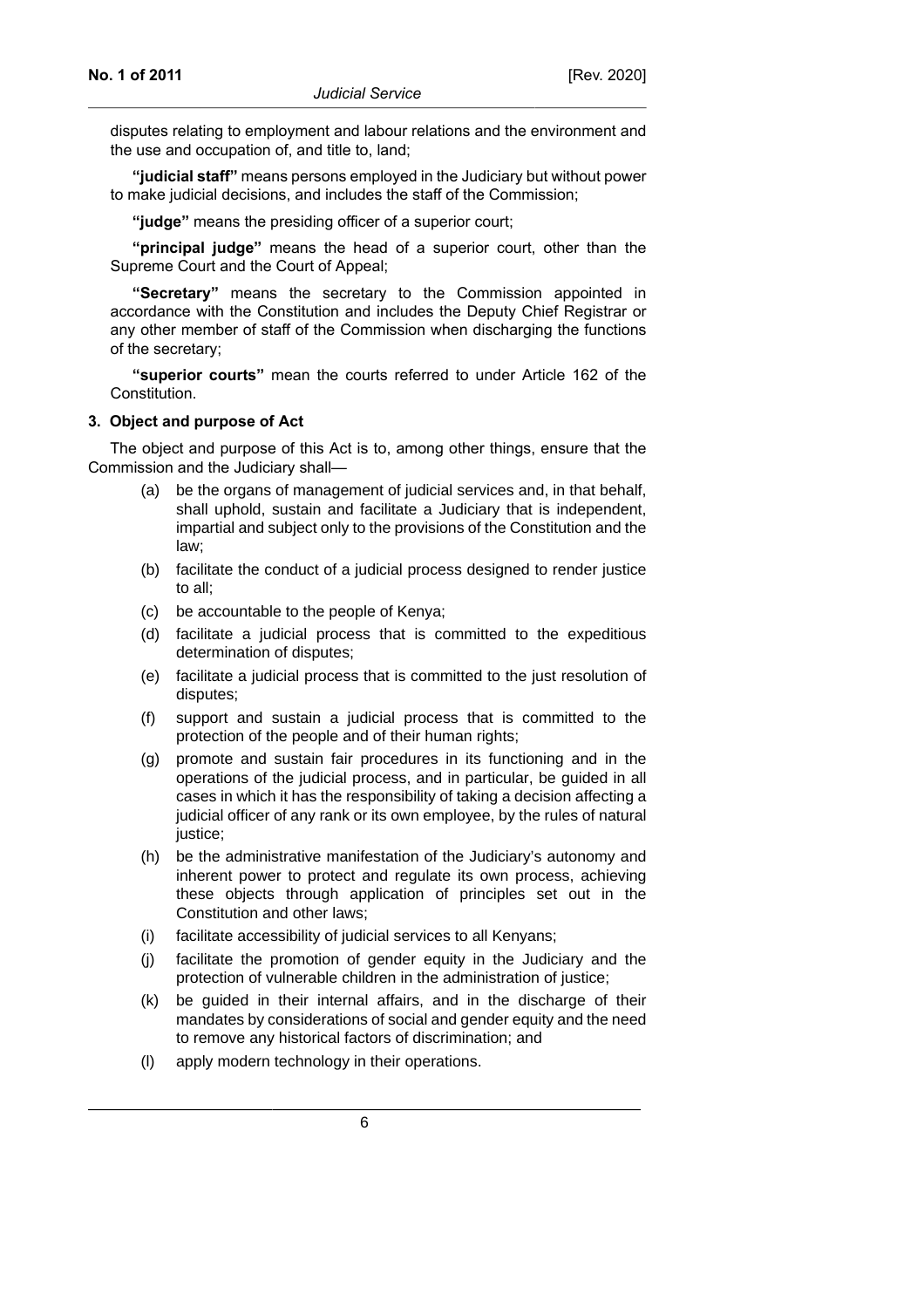# **4. Standard of service**

In the exercise of the powers or the performance of the functions conferred by this Act, the Commission and the Judiciary shall, among other things—

- (a) have the technical, infrastructural and administrative competence to ensure that the requirements of the judicial process are fulfilled;
- (b) adopt quality service as a core principle and, to uphold this principle, the Commission and the Judiciary shall formulate a modern and constantly updated scheme of judicial and other training for all categories of Judges, judicial officers and staff of the Commission;
- (c) be guided in their activities by the relevant provisions of the Constitution;
- (d) uphold the judicial service code of conduct and ethics as may, by regulations, be prescribed;
- (e) be non-partisan and non-political in orientation and operations;
- (f) promote and uphold honesty and integrity in its operations, and give fulfilment to all values essential for the discharge of judicial functions; and
- (g) apply and promote such other positive values as the Commission may, by regulations, prescribe.

PART II – ADMINISTRATION OF THE JUDICIARY

# **5. Functions of the Chief Justice and the Deputy Chief Justice**

(1) The Chief Justice shall be the head of the Judiciary and the President of the Supreme Court and shall be the link between the Judiciary and the other arms of Government.

- (2) Despite the generality of subsection (1), the Chief Justice shall—
	- (a) assign duties to the Deputy Chief Justice, the President of the Court of Appeal, the Principal Judge of the High Court and the Chief Registrar of the Judiciary;
	- (b) give an annual report to the nation on the state of the Judiciary and the administration of justice; and cause the report to be published in the Gazette, and a copy thereof sent, under the hand of the Chief Justice, to each of the two Clerks of the two Houses of Parliament for it to be placed before the respective Houses for debate and adoption;
	- (c) exercise general direction and control over the Judiciary.

(3) As the Deputy Head of the Judiciary and the Vice-President of the Supreme Court, the Deputy Chief Justice shall be responsible to the Chief Justice in the exercise of the functions and duties of the office.

(4) In the event of the removal, resignation or death of the Chief Justice, the Deputy Chief Justice shall act as the Chief Justice for a period not exceeding six months pending the appointment of a new Chief Justice in accordance with the Constitution.

(5) If a vacancy occurs in the office the Chief Justice and that of the Deputy Chief Justice, or if the Deputy Chief Justice is unable to act in the absence of Chief Justice, the senior most judge in the Supreme Court shall act as the Chief Justice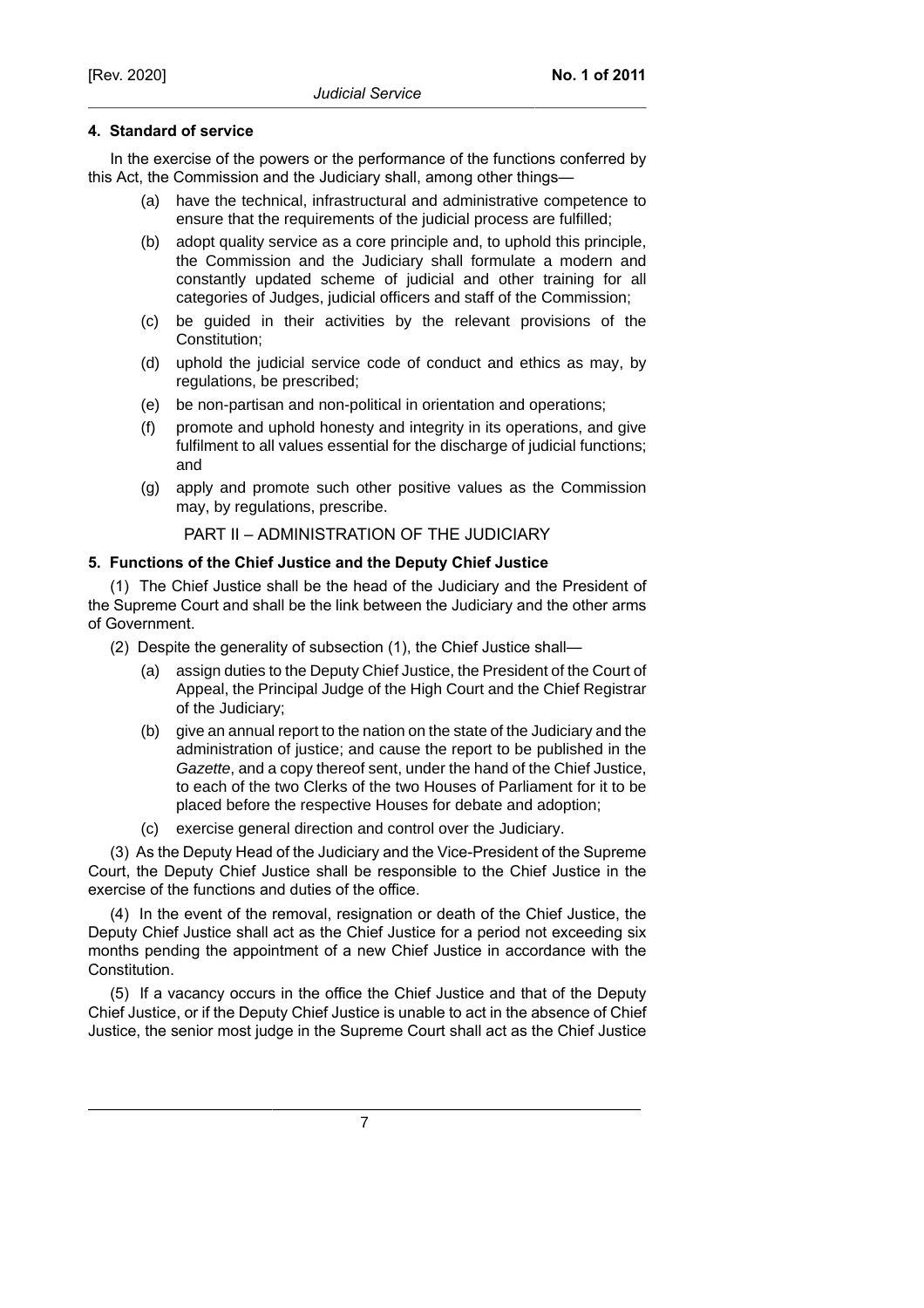and shall assume the administrative duties of the Chief Justice until the position of Chief Justice or Deputy Chief Justice is filled.

#### [Act No. 11 of 2017, Sch.]

# **6. The President of the Court of Appeal, the Principal Judge of the High Court, County Judge and Division Heads**

(1) The President of the Court of Appeal and the Principal Judge shall serve for a non-renewable term of five years.

(2) The President of the Court of Appeal and the Principal Judge shall, in consultation with the Chief Registrar, be responsible to the Chief Justice for the administration of the Court of Appeal and other superior courts respectively, other than the Supreme Court.

(3) A presiding judge shall, in consultation with the Chief Registrar, be responsible to the Principal Judge of the High Court for the administration of their station or division.

(4) Despite the generality of subsection (3), a presiding judge shall, in particular

- (a) supervise the courts within the judicial region in which the High Court is situate; and
- (b) present the necessary status reports to the Chief Justice through the Chief Registrar.

[Act No. 27 of 2015, Sch.]

## **7. Legal researchers**

—

Every Judge shall have a legal researcher who shall be an advocate of the High Court with at least one year post-qualification experience.

[Act No. 20 of 2020, Sch.]

# **8. Functions and powers of the Chief Registrar**

(1) In addition to the functions conferred by Article 161 of the Constitution, the Chief Registrar shall, in particular—

- (a) be responsible for the overall administration and management of the Judiciary;
- (b) perform judicial functions vested in the office of the Chief Registrar by law;
- (c) exercise powers vested in the office of the Chief Registrar by virtue of any law or regulation and give effect to the directions of the Chief Justice;
- (d) account for any service in respect of which monies have been appropriated by Parliament and for which issues are made from the exchequer account;
- (e) be the authorised officer for the Judiciary, who shall be responsible for the efficient management of the day-to-day operations and administration of human resources in the judicial service;
- (f) be in charge of support services in the Judiciary and in particular planning, and development, and the organisation of staff;
- (g) monitor and enhance administration and office procedures to maximise on efficiency and the quality of service;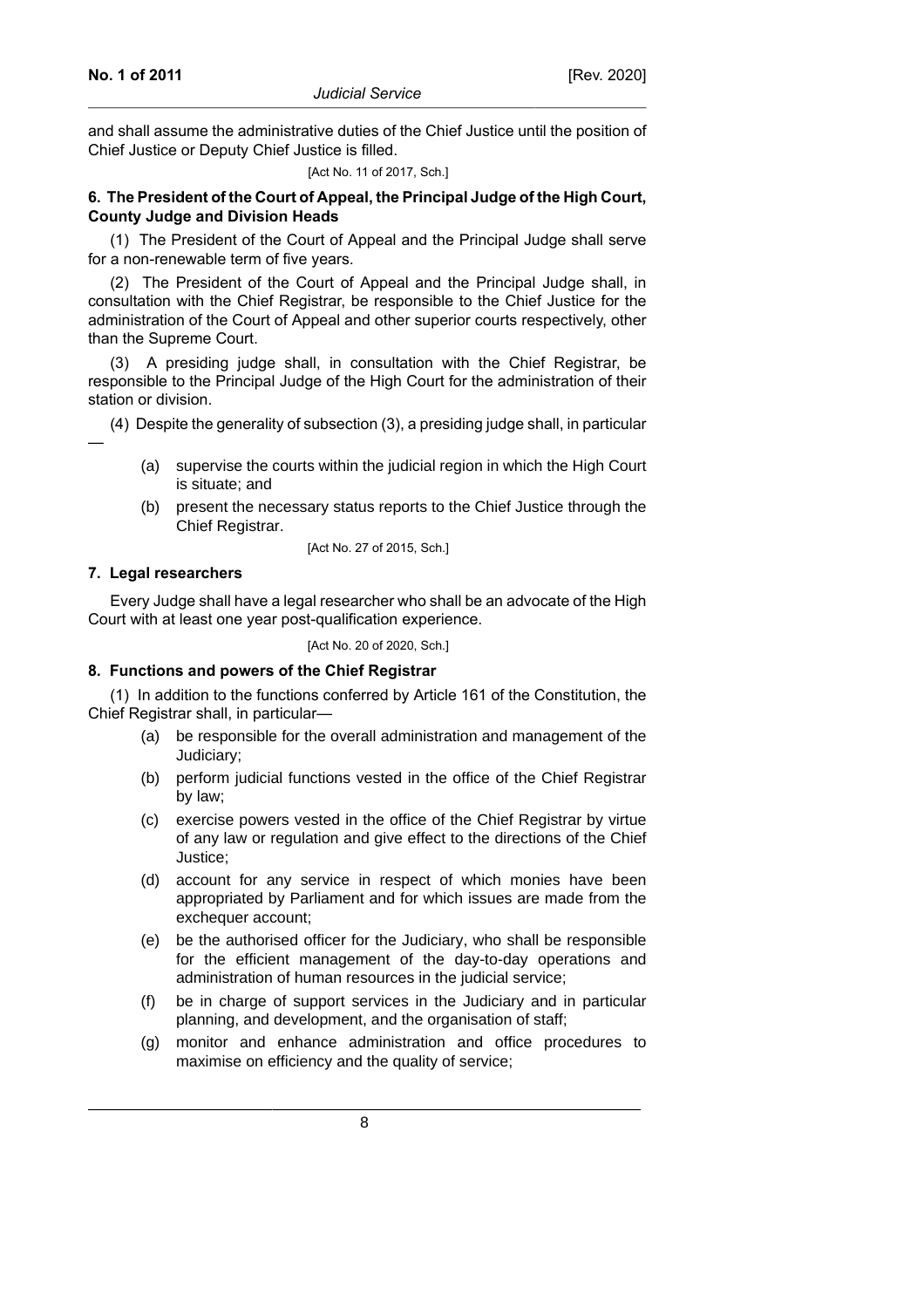- (h) plan, prepare, implement and monitor the budget and collect, receive and account for revenue;
- (i) prepare reports and proposals on administrative issues;
- (j) be in charge of the procurement of all stores, and the management and maintenance of all physical facilities;
- (k) maintain and develop co-operation with key staff in the public service and other institutions and agencies; and
- (l) ensure the efficient devolution of the administrative units to county levels, including a High Court Division in each county;
- (m) perform such other duties as may be assigned by the Chief Justice from time to time.

(2) The Chief Registrar shall have all the powers necessary for the execution of the functions of the office under the Constitution and this Act.

# **9. Qualifications for appointment as Chief Registrar**

A person shall not be qualified for appointment as the Chief Registrar unless such person—

- (a) is an advocate of the High Court of Kenya and has, since qualification —
	- (i) become eligible for appointment as a Judge of the High Court;
	- (ii) served for at least ten years as a professionally qualified magistrate; or
	- (iii) attained at least ten years' experience as a distinguished academic or legal practitioner or such experience in other relevant legal field; or
	- (iv) held the qualifications specified in paragraphs (i) to (iii) for a period amounting, in the aggregate, to ten years; and
- (b) has demonstrated competence in the performance of administrative duties for not less than three years.

# **10. Deputy Chief Registrar, etc.**

(1) There shall be appointed a Deputy Chief Registrar and such other Deputy Registrars and Assistant Registrars as may be necessary for the discharge of judicial service.

(2) Of the Registrars appointed under subsection (1), there shall be a Registrar for each Superior Court, the Commission and Subordinate Courts.

(3) All the Registrars appointed under subsection (2) shall be responsible to the Chief Registrar in the performance of their duties.

# **11. Temporary vacancy in the office of the Chief Registrar**

Where the office of the Chief Registrar temporarily falls vacant or if, for any reason, the Chief Registrar is unable to exercise the functions of the office, the Deputy Chief Registrar, and in their absence, any officer who for the time being is qualified to perform the duties of the Chief Registrar under section 9, shall have and may exercise all the functions, duties and powers of the Chief Registrar, subject to such conditions, exceptions or qualifications as the Commission may, in writing, direct.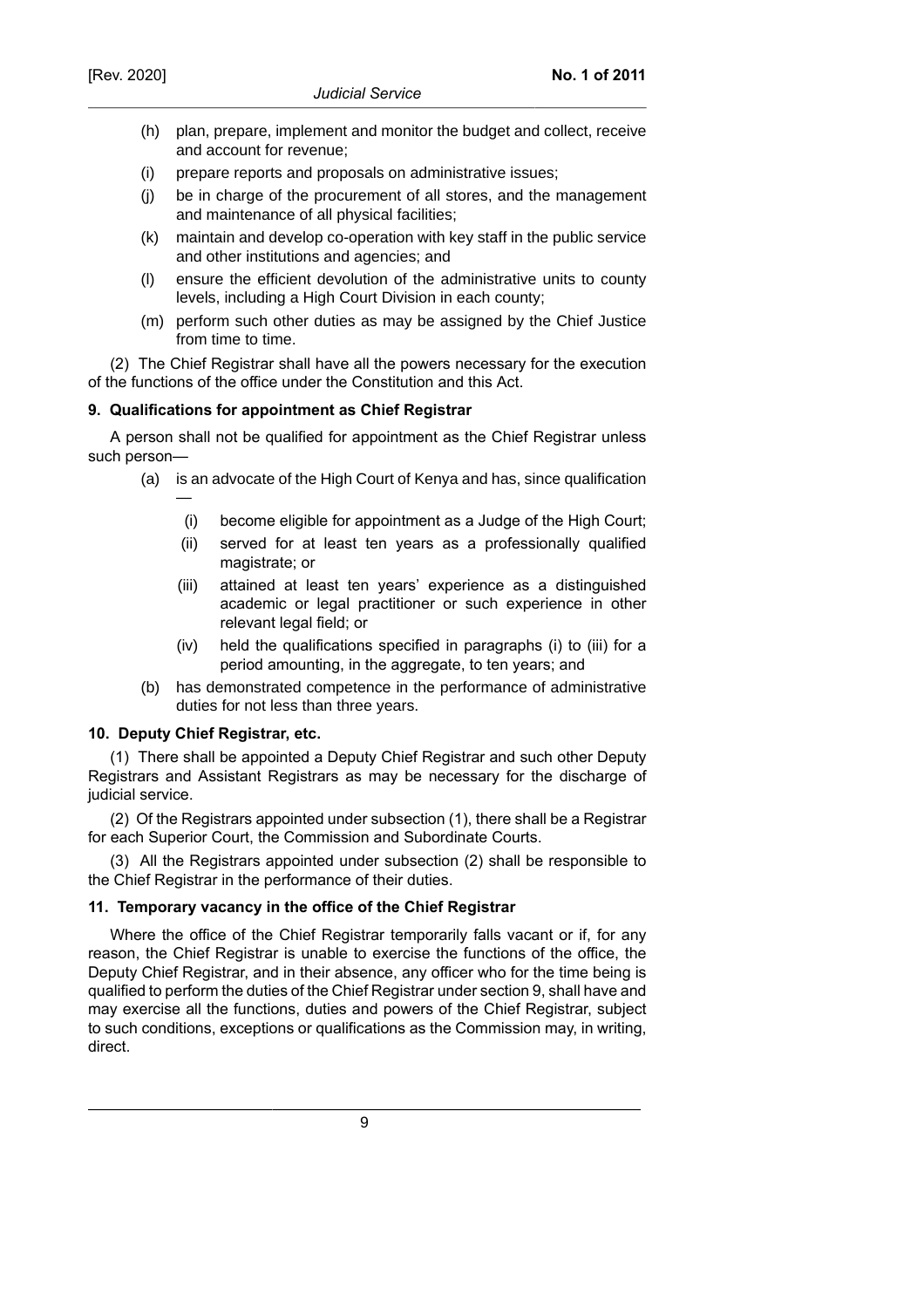# **12. Suspension or removal of the Chief Registrar**

(1) The Chief Registrar may at any time, and in such manner as may be prescribed under this Act, be suspended or removed from office by the Commission for—

- (a) inability to perform the functions of the office, whether arising from infirmity of body or mind;
- (b) misbehaviour;
- (c) incompetence;
- (d) violation of the prescribed code of conduct for judicial officers;
- (e) bankruptcy;
- (f) violation of the provisions of Chapter Six of the Constitution; or
- (g) any other sufficient cause.

(2) Before the Chief Registrar is removed under subsection (1), the Chief Registrar shall be informed of the case against him or her in writing and shall be given reasonable time to defend himself or herself against any of the grounds cited for the intended removal.

# PART III – JUDICIAL SERVICE COMMISSION

# **13. Powers and functions of the Commission**

(1) In addition to the powers of the Commission under Article 253 of the Constitution, the Commission shall have the power to—

- (a) purchase or otherwise acquire, hold, charge and dispose of movable or immovable property;
- (b) borrow and lend money;
- (c) enter into contracts;
- (d) do or perform all such other things or acts necessary for the proper performance of its functions under the Constitution and this Act which may be lawfully done or performed by a body corporate.

(2) Members of the Commission shall be guided in the discharge of their responsibilities by the principles contained in the Constitution and in this Act.

(3) The Commission shall have all the necessary powers for the execution of its functions under the Constitution and this Act.

# **14. Delegation by the Commission**

Subject to the provisions of the Constitution or any other law, the Commission may hire such experts or consultants, or delegate such of its functions as are necessary for the day-to-day management of the judicial service to subcommittees or to the secretariat.

# **15. Procedure of appointment**

(1) Where the members are to be appointed by the President under Article 171(2)(h) of the Constitution, the following procedure shall apply—

(a) until after the first elections under the Constitution, the President shall, subject to the National Accord and Reconciliation Act, 2008 (No. 4 of 2008) and after consultation with the Prime Minister, within seven days of the commencement of this Act, submit the names of the nominees to the National Assembly;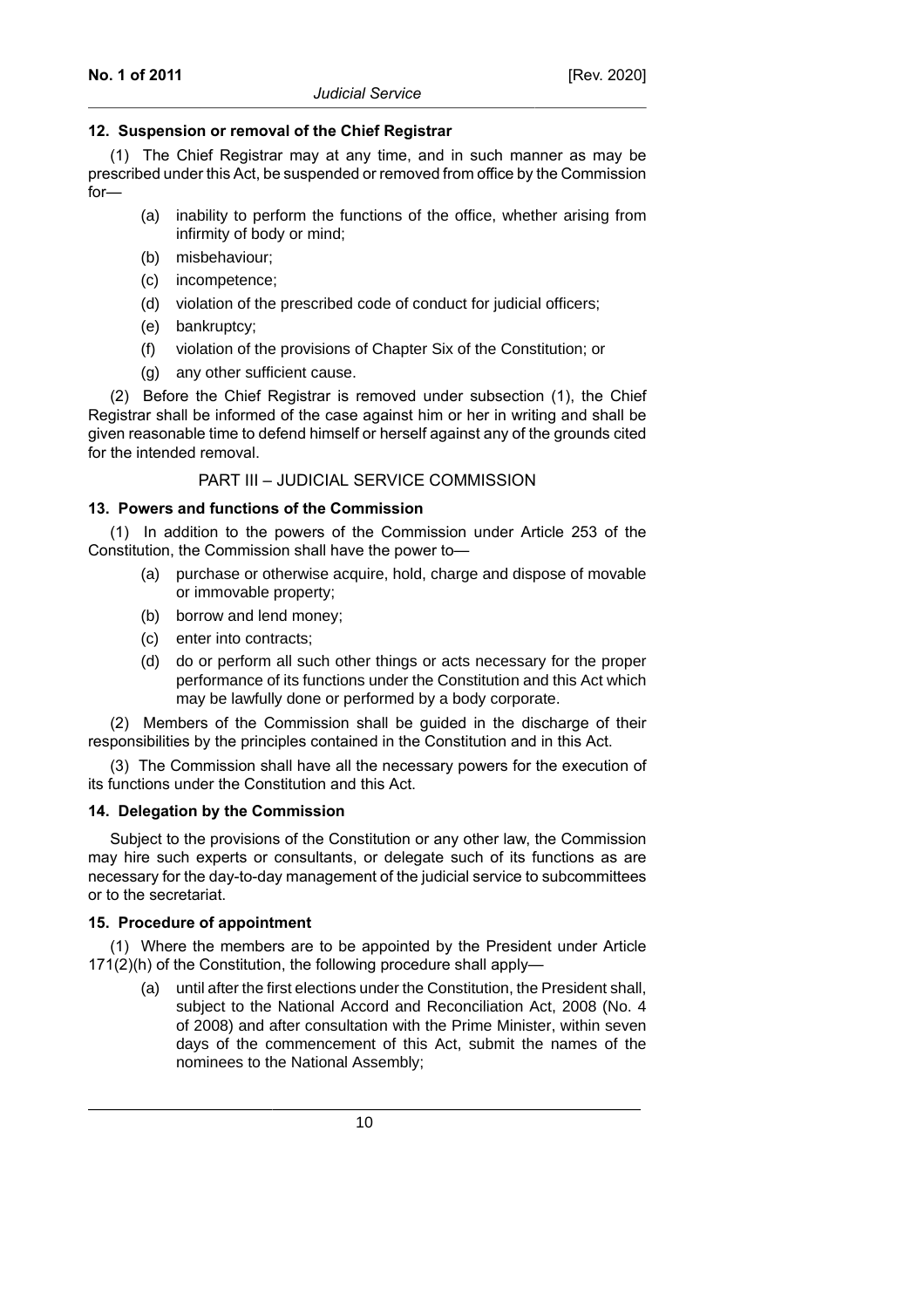- (b) the National Assembly shall, within seven days after it first meets after receiving the names of the nominees—
	- (i) consider the nominees and either approve or reject the nominees; and
	- (ii) notify the President as to the approval or rejection;
- (c) if the National Assembly approves the nominees under Article 171(2)(h), the President shall, within three days after receiving the notification from the National Assembly, appoint the nominees as members of the Commission;
- (d) if the National Assembly rejects a nominee submitted by the President, the President shall, within three days after receiving the notification from the National Assembly, submit the name of a new nominee to the National Assembly and the provisions of this subsection shall apply with necessary modifications with respect to the new nominee.

(2) Where the nominations are to be made by bodies specified under Article 171(2)(b), (c), (d), (f) and (g) of the Constitution—

- (a) the respective nominating body shall submit the name of its nominee to the President; and
- (b) the President shall, within three days of receipt of the names, appoint the nominees as members of the Commission.

#### **16. Election of nominees**

Where it is required that a nominating body conducts an election to identify its nominee, such election shall be by secret ballot:

Provided that the nominating body shall ensure that its nominees comply with the requirements set out in the Constitution.

#### **17. Vacancies in the Commission**

Within seven days after any vacancy arises in the membership of the Commission, the Commission shall request the respective nominating body to submit the name of a fresh nominee within twenty-one days of the request.

#### **18. Commissioners to relinquish certain offices**

A person holding any of the following offices shall relinquish that office on appointment as a member of the Commission—

- (a) a member of Parliament;
- (b) a member of a local authority; or
- (c) a member of the executive committee of a political party.

#### **19. Structure of the Commission**

(1) There shall be such sections, departments or divisions of the Commission, and such categories and classifications of staff under the Commission as the Commission may, from time to time, determine.

- (2) The units referred to in subsection (1) shall be set up with specific mandates.
- (3) The Commission may, from time to time-
	- (a) allocate functions to any such units; and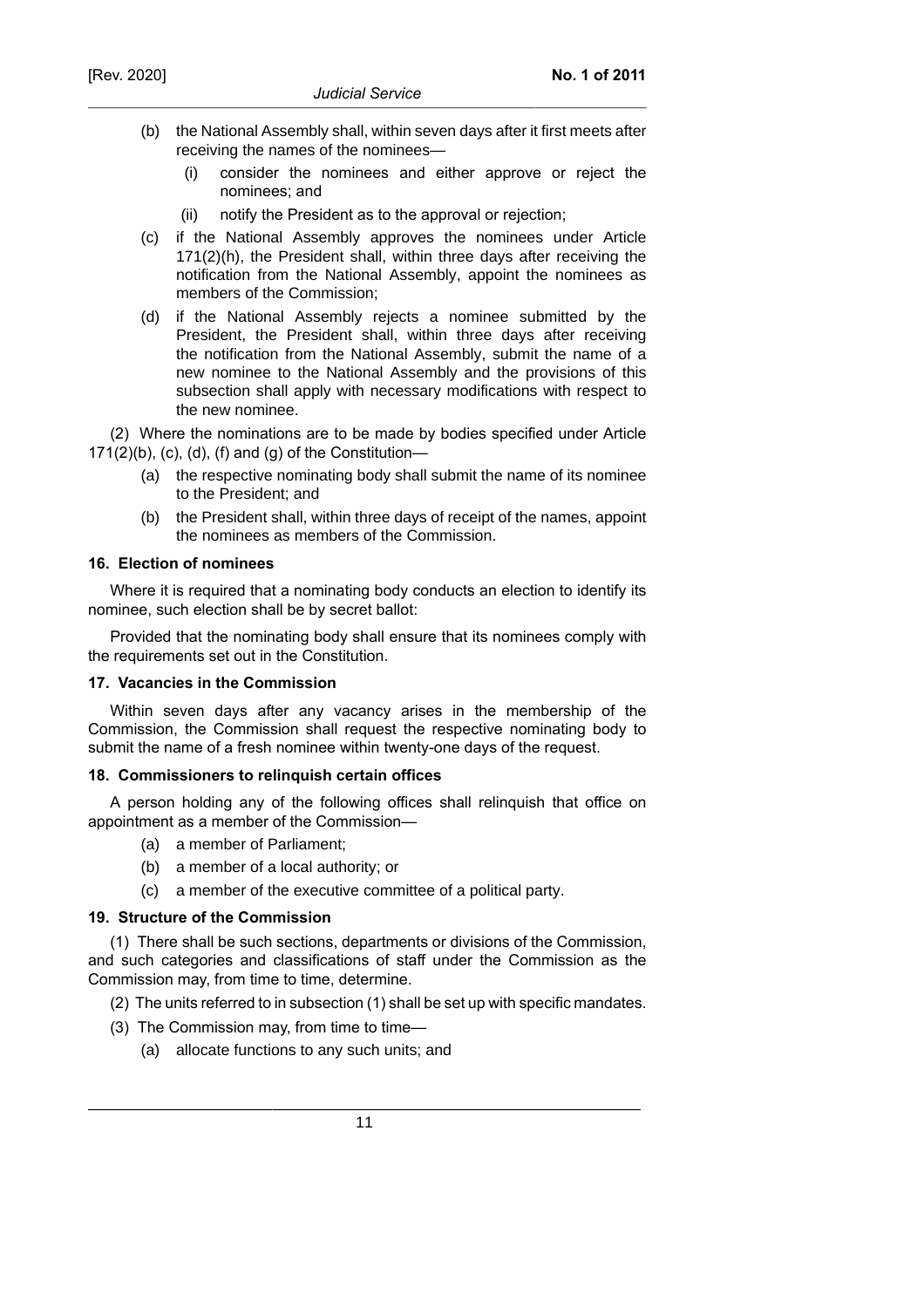(b) make such arrangements as may appear to the Commission to be expedient in connection with the division, amalgamation or abolition of any such units.

(4) Nothing in this section shall be construed as precluding the Commission from constituting such Committees or Panels for the effective discharge of its mandate.

## **20. Secretariat and staff**

- (1) There shall be a secretariat of the Commission which shall comprise—
	- (a) such judicial officers and other staff as the Commission may appoint to assist it in the discharge of its functions under the Constitution and this Act; and
	- (b) such public officers as may, upon the request of the Commission, be seconded to the Commission.

(2) A public officer who is seconded to the Commission under subsection (1), shall, during the secondment, be deemed to be an officer of the Commission and subject to its direction and control.

## **21. Functions of the Secretary**

(1) As Secretary to the Commission, the Chief Registrar shall, in relation to the proceedings before the Commission, act in accordance with the provisions of the Constitution, this Act and any other written law and shall, in particular, be responsible for—

- (a) the acceptance, transmission, service and custody of documents in accordance with this Act;
- (b) the enforcement of decisions of the Commission;
- (c) certifying that any order, direction or decision is an order, direction or decision of the Commission, the Chairperson or a member, as the case may be;
- (d) causing to be kept records of the proceedings and minutes of the meetings of the Commission and such other records as the Commission may direct; and
- (e) undertaking any duties assigned by the Commission.

(2) With the authorization of the Commission, the Secretary may consider and dispose of procedural or administrative matters in accordance with this Act.

(3) Any administrative function of the Secretary under this Act may in the Secretary's absence, be performed by any member of staff of the Commission whom the Chairperson may authorise for that purpose.

#### **22. Meetings**

(1) The Chairperson shall convene a meeting of the Commission at least once every three months.

(2) There shall be given to members a notice of seven clear days for every meeting called by the Commission.

(3) Despite the provisions of subsection (1), the Chairperson may, at any time, convene a special meeting of the Commission and shall, within seven days of the receipt of a written requisition therefor signed by at least three members, convene a special meeting.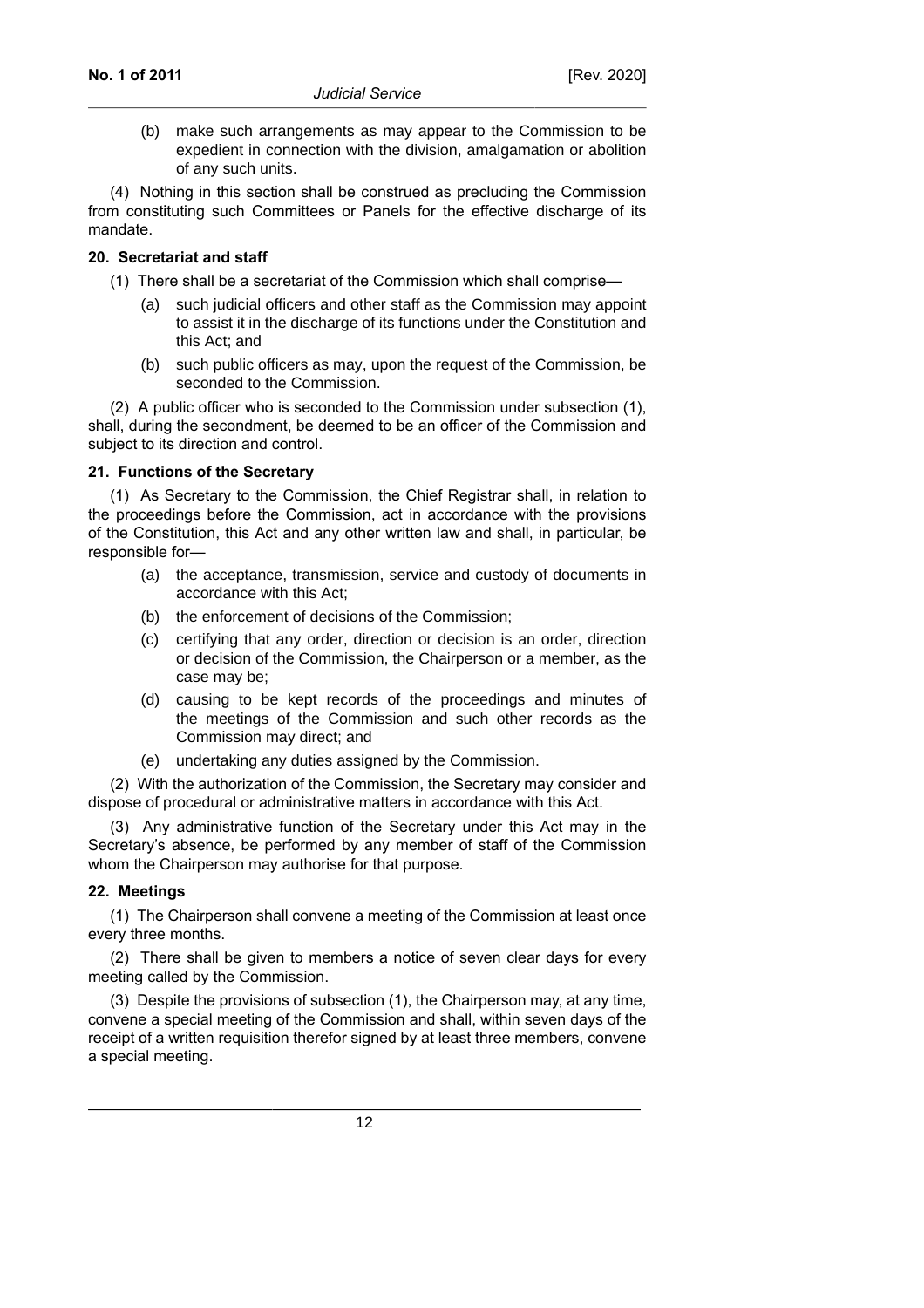(4) Subject to subsection (5), the Commission shall hold such number of meetings, in such places, at such times and in such manner as the Commission shall consider necessary for the discharge of its functions under the Constitution and this Act.

(5) The quorum of the Commission and any of its Committees shall be six and three members respectively.

(6) The Commission may invite any person, whose presence is in its opinion desirable, to attend and to participate in the deliberations of the meeting of the Commission, but such person shall have no power to vote.

(7) All the questions before the Commission or a Committee thereof shall be determined by consensus, but in the absence of consensus, decisions of the Commission shall be determined by a majority of the members present and voting.

## **23. Records of the Commission**

The Commission shall keep a record of the proceedings of every meeting of the Commission and its Committees.

# **24. Seal of the Commission**

(1) The seal of the Commission shall be such device as may be determined by the Commission and shall be kept by the Secretary.

(2) The affixing of the seal shall be authenticated by the Chairperson or any other person authorised in that behalf by a resolution of the Commission.

(3) Any document purporting to be under the seal of the Commission or issued on behalf of the Commission shall be received in evidence and shall be deemed to be so executed or issued, as the case may be, without further proof, unless the contrary is proved.

# **25. Retirement and resignation of judicial officers and staff of the Commission**

(1) A judicial officer or member of staff of the Commission shall retire on attaining the mandatory retirement age for public officers.

(2) A person in respect of whom subsection (1) applies may, after attaining the age of fifty five years, elect to retire at any time.

(3) Despite the provisions of subsection (2) the Commission may, in such manner and for such reasons as may be prescribed by regulations under this Act, require a judicial officer or member of staff to retire or resign from service at any time.

# PART IV – FINANCIAL PROVISIONS

# **26. Expenses of the Commission and the Judiciary**

(1) The expenses of the Commission and the Judiciary incurred in the execution of their functions under the Constitution and this Act shall be charged on and issued out of the Consolidated Fund.

(2) Without prejudice to subsection (1), there may be made to the Commission and the Judiciary grants, gifts, donations or bequests towards the achievement of the objects of the Commission and the Judiciary.

(3) The Commission and the Judiciary shall not accept any grant, gift, donation or bequest made on any condition that the Commission and the Judiciary performs any function or discharges any duty or obligation other than duties under this Act.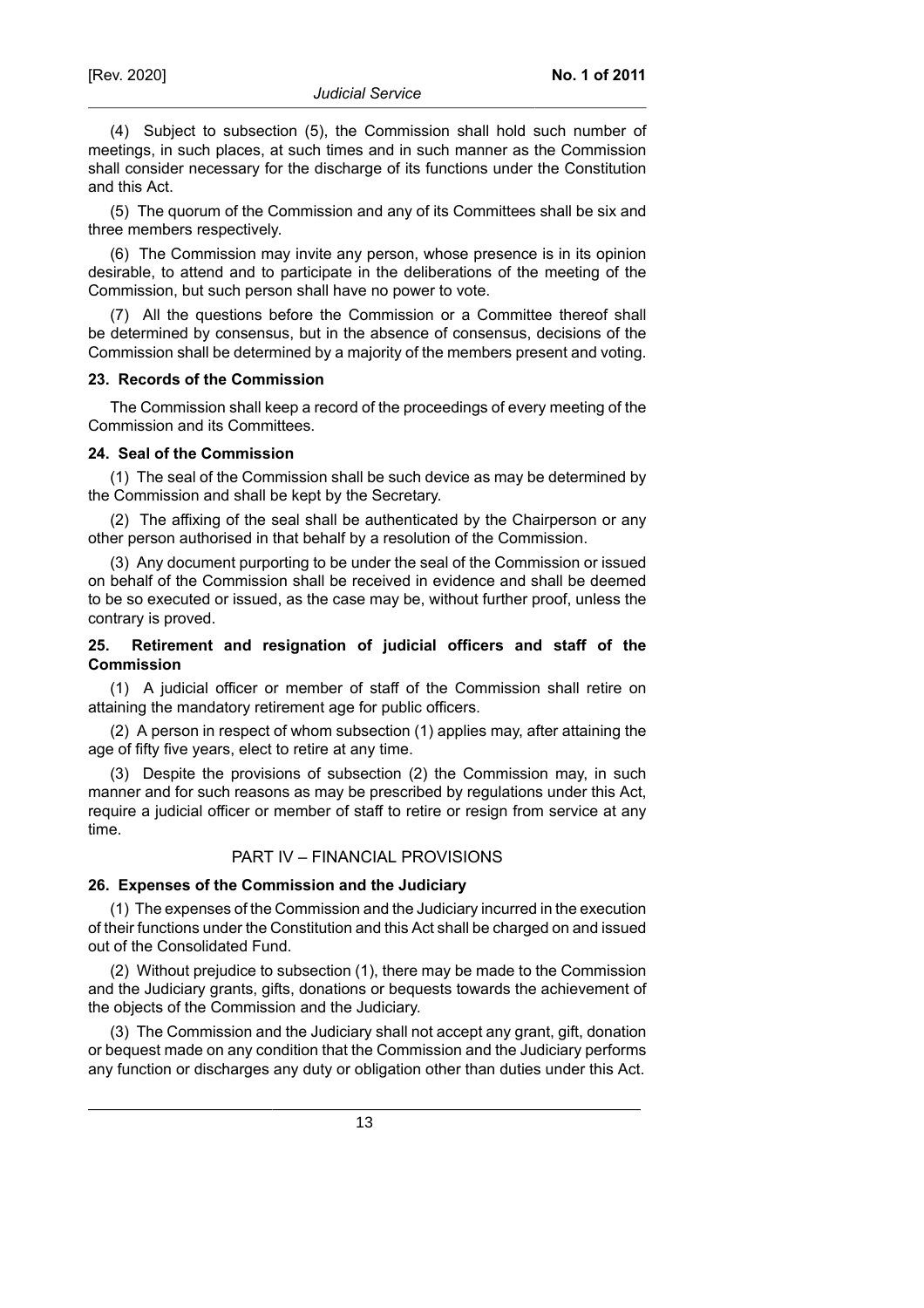#### **27.** *Repealed*

*Repealed by Act No. 16 of 2016, s. 15*.

#### **28. Bank accounts**

The Commission shall open and maintain such bank accounts as are necessary for the exercise of its functions.

[Act No. 16 of 2016, s. 16.]

#### **29. Financial estimates**

(1) At least three months before the commencement of each financial year, the Chief Registrar shall cause to be prepared, estimates of all the expenditure required for the purposes of this Act for that year, and shall present such estimates to the Commission for review.

(2) The Commission shall review the estimates forwarded under subsection (1) and may make such alterations thereto as it may consider necessary, and shall thereafter forward them to the National Assembly for approval.

(3) Upon the approval of the estimates by the National Assembly, all monies from time to time required for the purposes of this Act shall be paid from the Consolidated Fund into the Judiciary Fund.

PART V – PROCEDURE FOR APPOINTMENT AND REMOVAL OF JUDGES, AND DISCIPLINE OF OTHER JUDICIAL OFFICERS AND STAFF

#### **30. Appointment of Judges**

(1) For the purposes of transparent recruitment of judges, the Commission shall constitute a selection panel consisting of at least five members.

(2) The function of the selection panel shall be to shortlist persons for nomination by the Commission in accordance with the First Schedule.

(3) The provisions of this section shall apply to the appointment of the Chief Justice and Deputy Chief Justice except that—

- (a) the Secretary shall, within three days of the Commission's vote, forward the names of three qualified persons for each vacant position to the President;
- (b) the President shall, within fourteen days of receipt of the names forwarded select the person to fill the each vacant position and forward the name of the person to the National Assembly for approval;
- (c) the National Assembly shall, within twenty-one days of the day it next sits after receipt of the name of a person nominated for appointment to the post of Chief Justice or Deputy Chief Justice vet and consider the person;
- (d) where the National Assembly approves of the appointment of a person to the post of Chief Justice or Deputy Chief Justice, the Speaker of the National Assembly shall forward the name of the person to the President for appointment;
- (e) where the National Assembly rejects the nomination of a person for appointment to the post of Chief Justice or Deputy Chief Justice, the Speaker shall within three days communicate its decision to the President and request the President to submit a fresh nomination;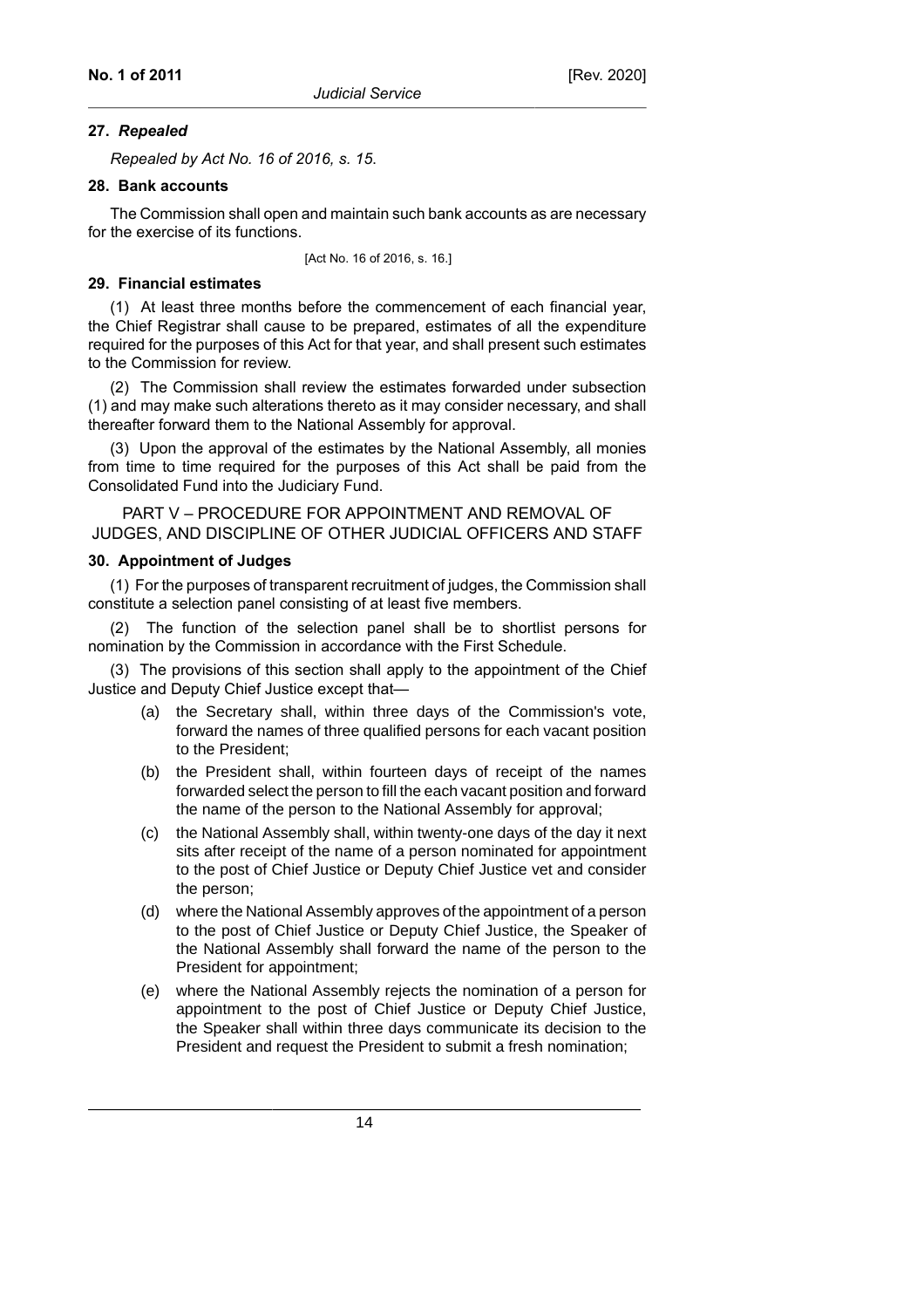- (f) where a nominee is rejected by the National Assembly the President shall within seven days, submit to the National Assembly a fresh nomination from amongst the three persons shortlisted and forwarded by the Commission under paragraph (a); and
- (g) if the National Assembly rejects all of the subsequent nominees submitted by the President for approval the Commission shall constitute a different selection panel and conduct the recruitment afresh.

(4) Members of the selection panel shall elect a Chairperson from amongst their number.

(5) Subject to the provisions of the First Schedule, the selection panel may determine its own procedure.

[Act No. 25 of 2015, Sch.]

## **31. Removal of Judges**

(1) The procedure governing the conduct of a tribunal set up for the purposes of removing the Chief Justice, Deputy Chief Justice or a judge shall be as set out in the Second Schedule.

(2) If the tribunal referred to in subsection (1) is for the removal of a judge, other than the Chief Justice, the appointing authority shall appoint the chairperson and the members shall elect a vice-chairperson of the tribunal from amongst their number.

(3) The chairperson and vice-chairperson appointed for purposes of removal of a Chief Justice or Deputy Chief Justice or elected under subsection (2) shall be persons of opposite gender.

(4) The appointing authority may appoint a counsel to assist the tribunal.

(5) Subject to the provisions of the Second Schedule, the tribunal may determine its own procedure.

#### **32. Appointment, discipline and removal of judicial officers and staff**

(1) For the purposes of appointment, discipline and removal of judicial officers and staff, the Commission shall constitute a Committee or Panel which shall be gender representative.

(2) Notwithstanding the generality of subsection (1), a person shall not be qualified to be appointed as a magistrate by the Commission unless the person—

- (a) is an advocate of the High Court of Kenya;
- (b) has high moral character, integrity and impartiality;
- (c) has demonstrable management skills;
- (d) has proficiency in computer applications; and
- (e) has no pending complaints from the Advocates Complaints Commission or the Disciplinary Committee.

(3) The procedure governing the conduct of a Committee or Panel constituted under this section shall be as set out in the Third Schedule.

(4) Members of the Committee shall elect a chairperson from amongst their number.

(5) Subject to the provisions of the Third Schedule, the Committee or Panel may determine its own procedure.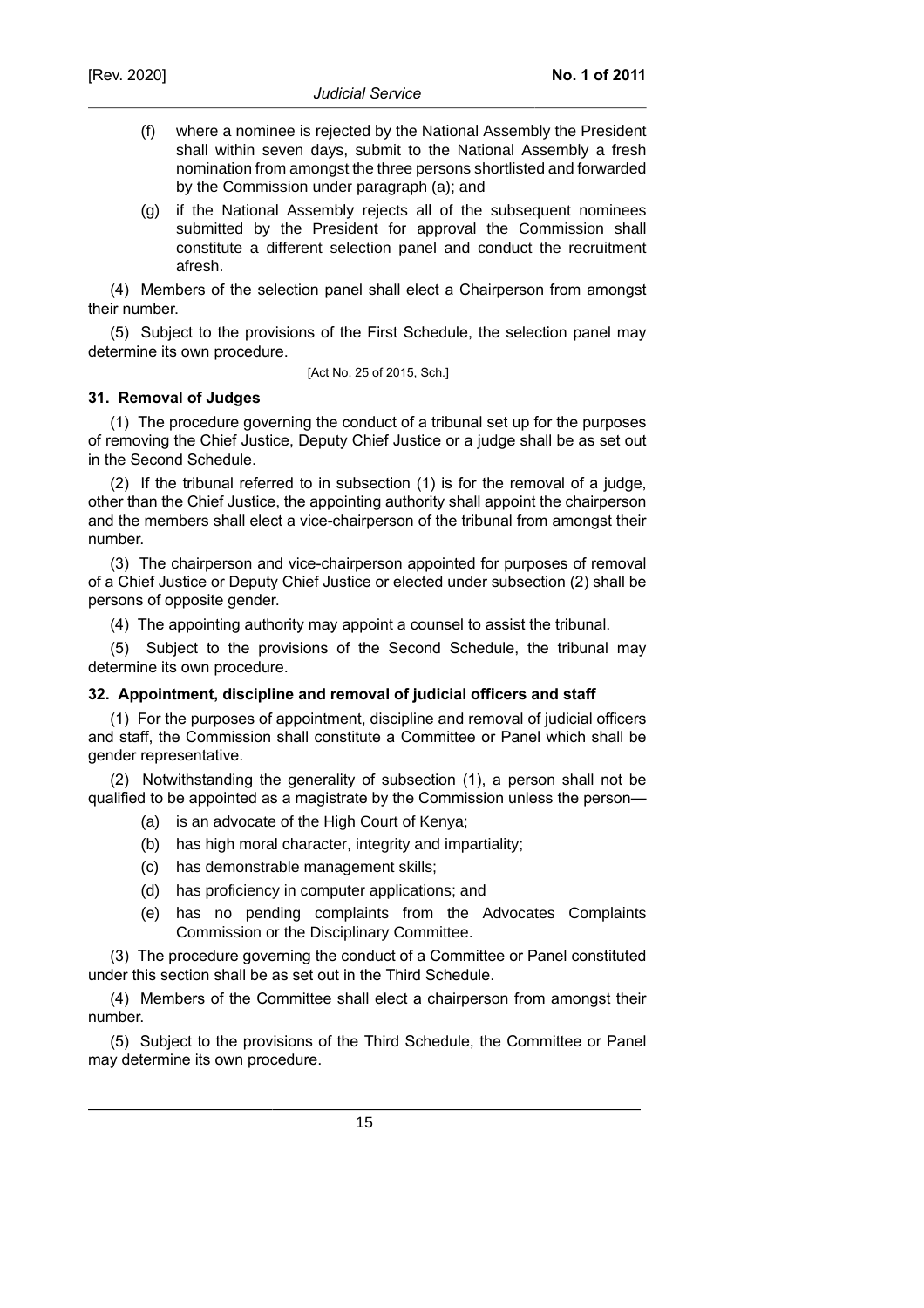### **33. Commission to provide secretariat**

The Commission shall provide secretariat services to the Committee or Panels constituted under this Part.

PART VI – THE NATIONAL COUNCIL ON ADMINISTRATION OF JUSTICE

## **34. Establishment and composition of the Council**

(1) There is established an unincorporated body to be known as the National Council on the Administration of Justice.

- (2) The Council shall be composed of—
	- (a) the Chief Justice who shall be the chairperson;
	- (b) the Cabinet Secretary for the time being responsible for matters relating to the Judiciary, or his or her representative appointed in writing;
	- (c) the Attorney-General, or his or her representative appointed in writing;
	- (d) the Director of Public Prosecutions, or his or her representative appointed in writing;
	- (e) the person for the time being exercising command over the National Police Service, or his or her representative appointed in writing;
	- (f) the Commissioner of Prisons, or his or her representative appointed in writing;
	- (g) the Chairperson of the Law Society of Kenya, or his or her representative appointed in writing;
	- (h) the Principal Secretary for the time being responsible for matters relating to the Cabinet and the public service, or his or her representative appointed in writing;
	- (i) the Principal Secretary for the time being responsible for matters relating to gender, women and children's' affairs, or his or her representative appointed in writing;
	- (j) the Principal Secretaries for the time being responsible for matters relating to labour, environment and land, or their representatives appointed in writing;
	- (k) the Director of the Witness Protection Agency, or his or her representative appointed in writing;
	- (l) the Director of Probation and After-care Services, or his or her representative appointed in writing;
	- (m) a representative of an organisation or association dealing with human rights issues and the provision of legal aid to women;
	- (n) a representative of an organisation or association dealing with human rights issues and the provision of legal aid to children;
	- (o) a representative of the private sector; and
	- (p) a representative of Non-Governmental Organisations dealing with human rights issues and the provision of legal aid.
- (3) The Chief Registrar shall be the secretary to the Council.
- (4) The Commission shall provide secretariat services to the Council.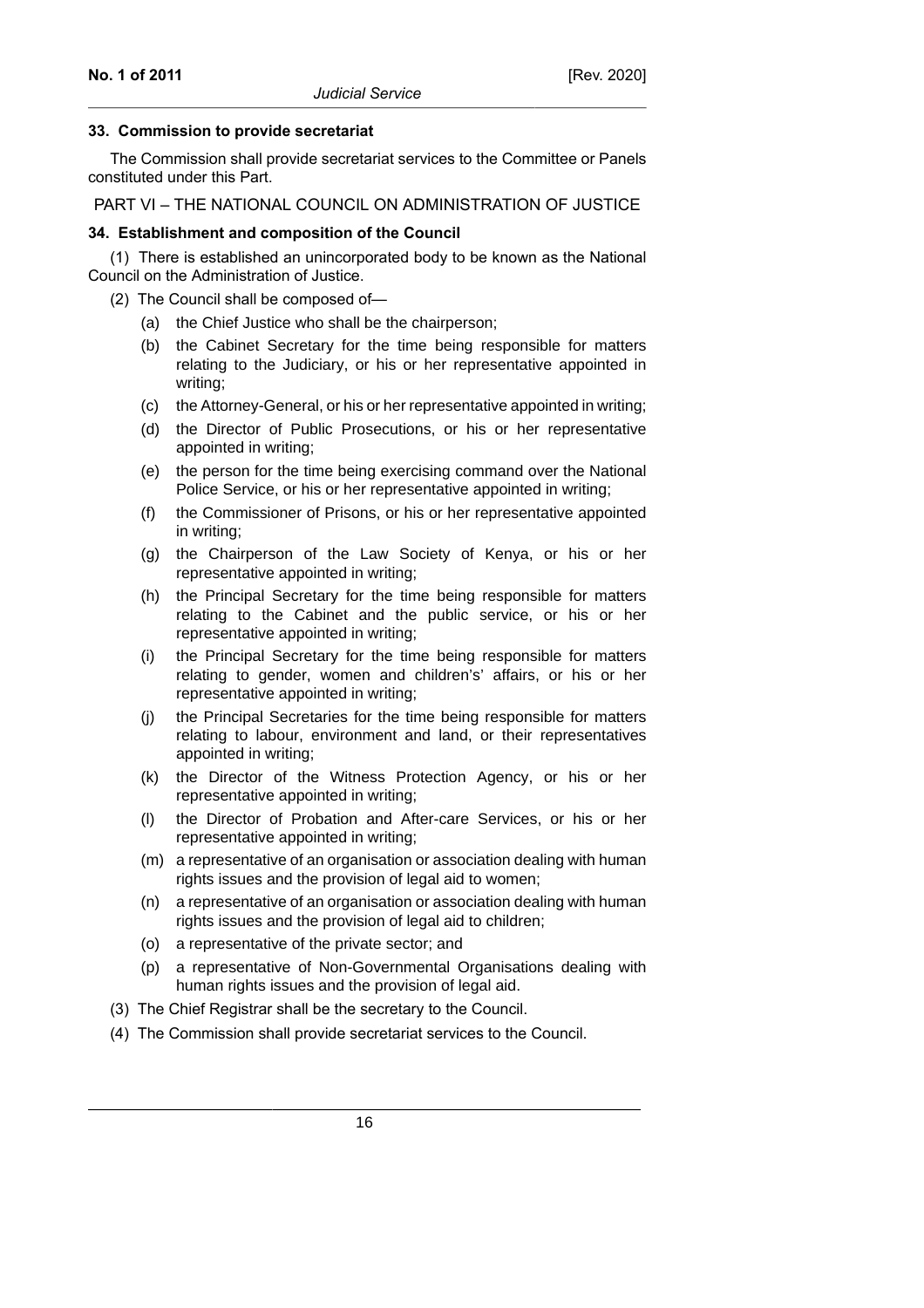(5) Not more than two-thirds of the members of the Council shall be of one gender and the chairperson of the Council shall, during the first meeting of the Council, ensure that this requirement has been met.

(6) The persons nominated under subsection  $(2)(m)$ ,  $(n)$  and  $(p)$  shall be appointed by the Cabinet Secretary from organisations with national coverage and known track records in their respective fields and shall serve for a term of three years which may be renewed for one further term of three years.

# **35. Purpose and functions of the Council**

(1) It shall be the duty of the Council to ensure a co-ordinated, efficient, effective and consultative approach in the administration of justice and reform of the justice system.

- (2) To achieve the objectives set out under subsection (1), the Council shall—
	- (a) formulate policies relating to the administration of justice;
	- (b) implement, monitor, evaluate and review strategies for the administration of justice;
	- (c) facilitate the establishment of court user committees at the county level; and
	- (d) mobilize resources for purposes of the efficient administration of justice.
- (3) The Council shall—
	- (a) liaise with the Council of the National Crime Research Centre in carrying out its mandate;
	- (b) review and implement the reports of the Court users committees; and
	- (c) oversee the operations of any other body engaged in administration of justice.

(4) The Council shall have all the necessary powers for the execution of its functions under this Act.

# **36. Meetings of the Council**

(1) The Council shall meet at least once every three months.

(2) Subject to the provision of this Part, the Council may regulate its own procedure.

# **37. Reports of the Council**

The Council shall prepare and submit annual reports on its activities to the Cabinet Secretary for onward transmission to the National Assembly.

> PART VII – ANNUAL REPORT AND AUDITED ACCOUNTS OF THE COMMISSION AND THE JUDICIARY

# **38. Annual report**

(1) The Commission and the Judiciary shall each cause an annual report to be prepared for each financial year.

(2) The annual report shall contain, in respect to the year to which it relates—

- (a) the financial statements of the Commission and the Judiciary; and
- (b) a description of the activities of the Commission and the Judiciary.

(3) Without limiting what may be included in the annual report, the annual report shall include—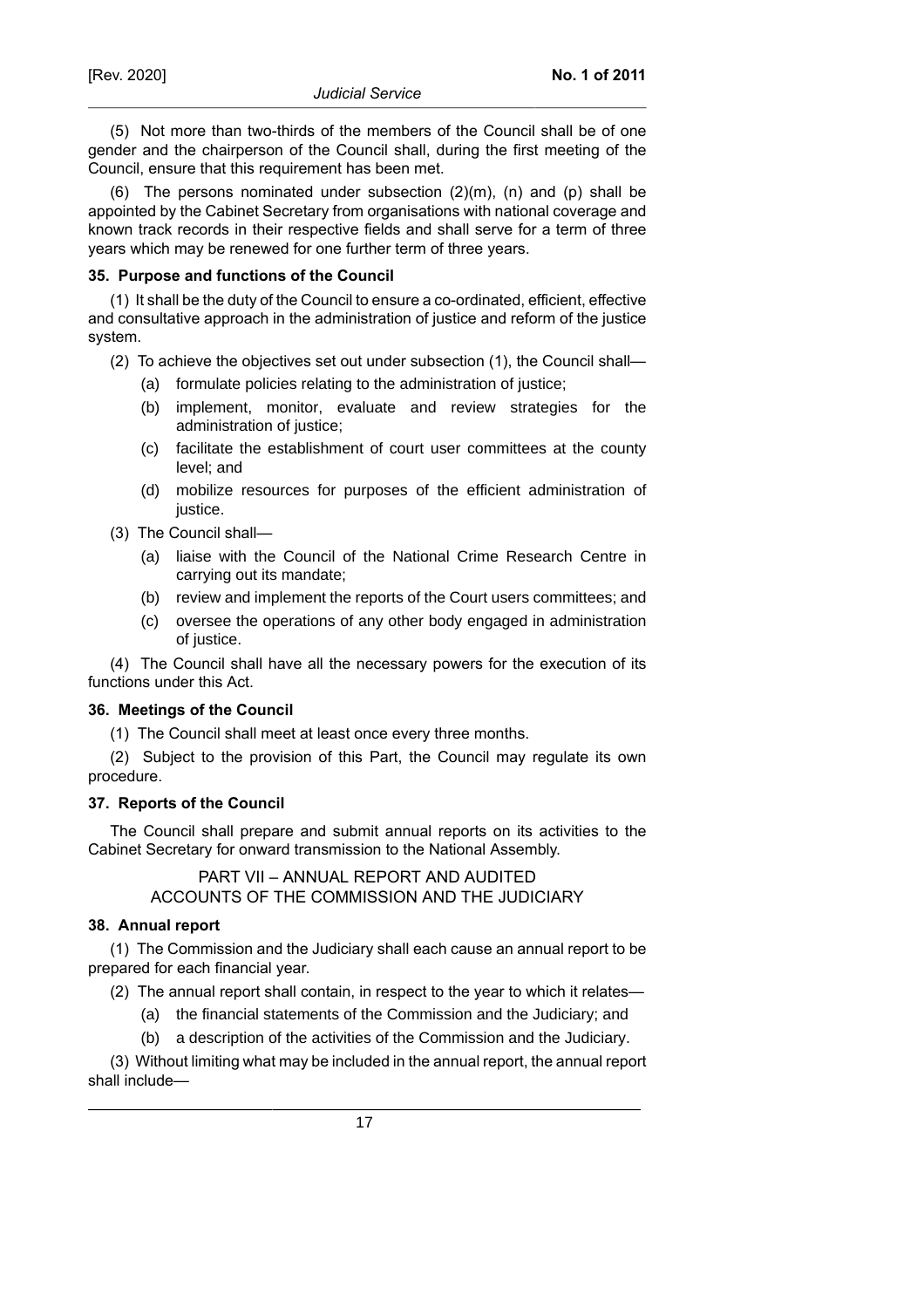- (a) the information set out in the reports of the committees to which the annual report relates;
- (b) a summary of the steps taken during the year, in the identification, selection and appointment of judicial officers and staff;
- (c) information relating to disposal of cases;
- (d) information on issues of access to justice;
- (e) information relating to performance of the judiciary and attendant challenges; and
- (f) such other statistical information as the Commission and the Judiciary considers appropriate relating to their functions and judicial activities.

(4) The Commission and the Judiciary shall cause the annual report to be published in the *Gazette* and shall send a copy of the report to each of the two Clerks of the two Houses of Parliament for it to be placed before the respective Houses for debate and adoption.

#### **39. Accounts and audit**

(1) The Chief Registrar shall ensure that proper books and records of accounts of the Commission and Judiciary are kept and maintained.

(2) Within three months after the end of each financial year, the Chief Registrar shall submit to the Auditor-General the accounts of the Commission and the Judiciary for the year.

(3) The accounts of the Commission and the Judiciary shall be audited annually and shall form part of the annual report.

(4) The accounts of the Commission and the Judiciary shall be audited and reported on in accordance with the provisions of the Public Audit Act, 2003 (No. 12 of 2003).

#### PART VIII – MISCELLANEOUS PROVISIONS

#### **40. Oath of office of members, Chief Registrar, other judicial officers and staff**

(1) The chairperson and members of the Commission shall, on first appointment, take the oath or make the affirmation in the form prescribed in the Third Schedule to the Constitution.

(2) The Chief Registrar and such other judicial officers and staff of the Commission as the Commission may require so to do, shall, on first appointment, take the oath or make the affirmation in the prescribed form.

#### **41. Remuneration of members**

Members of the Commission shall receive such allowances as may be determined by the Public Service Commission pending the establishment of the Salaries and Remuneration Commission.

# **42. Powers of the Commission and the duty to co-operate**

The Commission may summon any public officer or other person to appear before it or its committee or to produce any document or thing or information that may be considered relevant to its functions and it shall be the duty of any such public officer or person to co-operate with the Commission.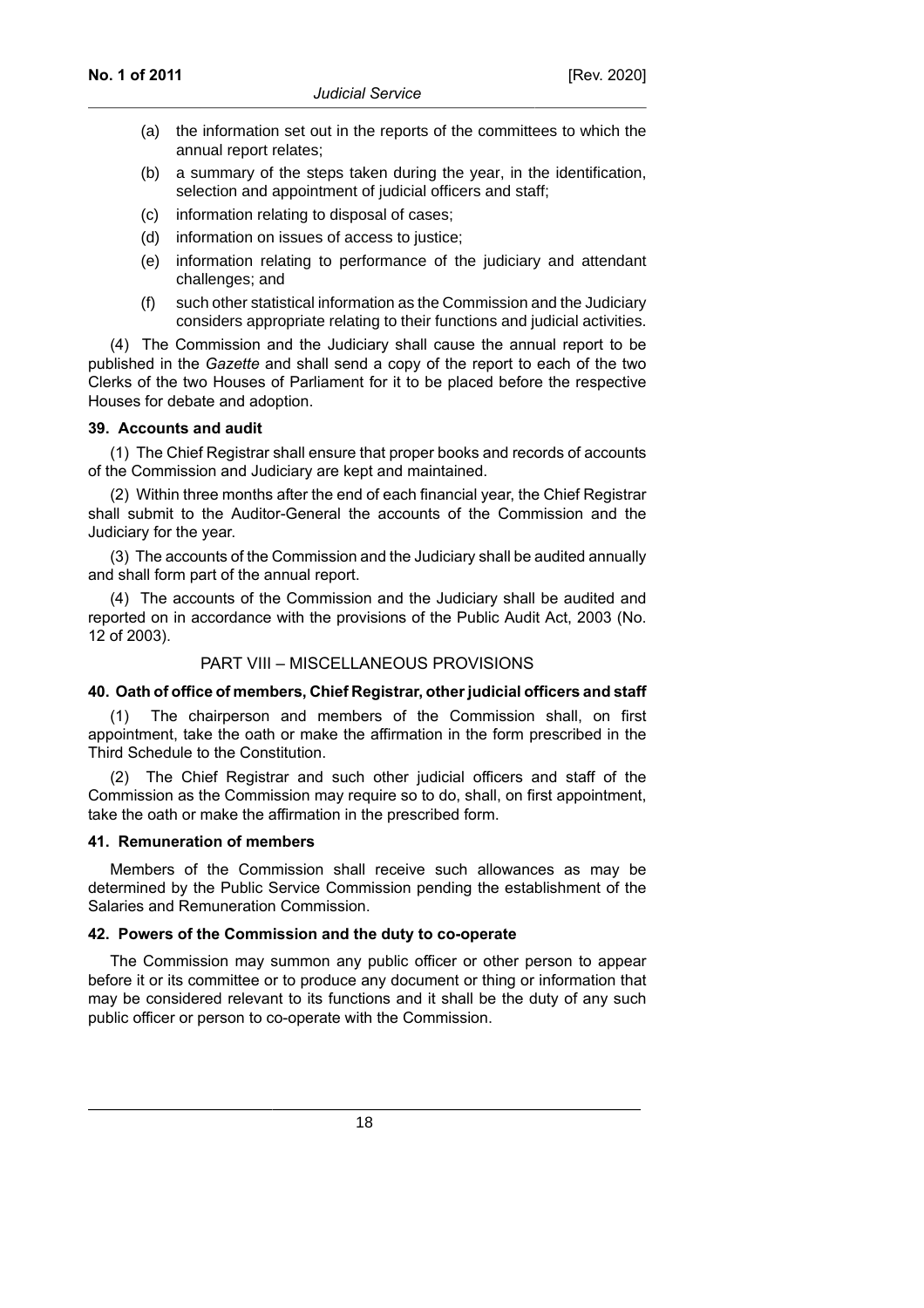# **43. Confidentiality**

(1) A member or staff of the Commission shall not without the consent in writing given by, or on behalf of, the Commission, publish or disclose to any person otherwise than in the course of the person's duties the contents of any document, communication, or information which relates to, and which has come to the person's knowledge in the course of the person's duties under this Act.

(2) The limitation on disclosure referred to under subsection (1) shall not be construed to prevent the disclosure of criminal activity by a member or staff of the Commission.

# **44. Conflict of interest**

(1) If any member is present at a meeting of the Commission or any committee at which any matter is the subject of consideration and in which matter that person or that person's associates or family members are directly or indirectly interested in a private capacity, that person shall as soon as is practicable after the commencement of the meeting, declare such interest and shall not, unless the Commission or Committee otherwise directs, take part in any consideration or discussion of, or vote on any question touching such matter.

(2) A disclosure of interest made under subsection (1) shall be recorded in the minutes of the meeting at which it is made.

## **45. Protection from personal liability**

(1) A member, the Chief Registrar, Registrar or judicial officers or a member of staff of the Commission shall not be liable to any civil action or suit for or in respect of any matter or thing done or omitted to be done in good faith as a member, Registrar, judicial officer or member of staff of the Commission.

(2) A member of the Commission or the Chief Registrar shall not be liable to arrest under civil process while participating in any meeting of the Commission or of any Committee thereof.

(3) A person who appears before the Commission shall not, whether such appearance is in pursuance of any summons by the Commission under this Act or not, be liable to any criminal or civil proceedings, or to any penalty or forfeiture whatsoever in respect of any evidence or information given to the Commission by such person.

### **46. Offences and penalties**

- (1) Any person who—
	- (a) in connection with an application by the person or by any other person for employment, appointment or promotion by the Commission, or in connection with any matter on which it is the duty of the Commission to inquire, wilfully gives to the Commission or to any member of the Commission any information which is false or misleading in any material particular; or
	- (b) without the consent, in writing, of the Chairperson, publishes or discloses to any unauthorised person or otherwise than in the course of duty, the contents or any part of the contents of any document, communication or information which has come to their knowledge in the course of their duties under this Act, and any person who knowingly acts in contravention of this section; or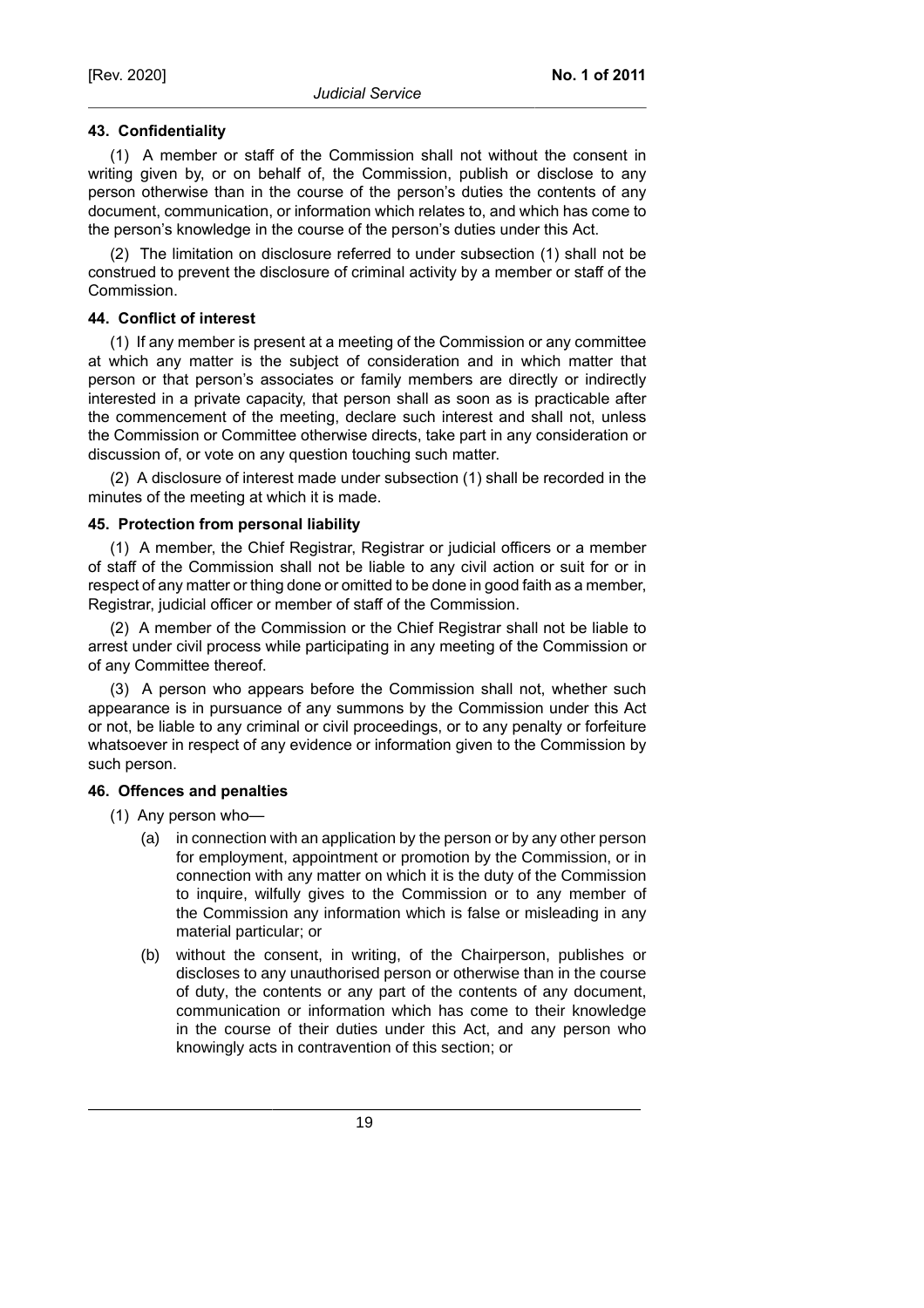- (c) otherwise than in the course of duty, directly or indirectly by themselves or by any other person in any manner influences or attempts to influence any decision of the Commission or of any member thereof; or
- (d) disobeys any order made by the Commission or a committee for attendance or for production of papers, books, documents or records,

commits an offence and is liable on conviction to a fine not exceeding one million shillings, or to imprisonment for a term not exceeding three years, or to both.

(2) Notwithstanding the provisions of subsection (1)(c) of this section, nothing shall prohibit any person from supplying any information or assistance upon formal request made by the Commission.

#### **47. Regulations**

(1) The Commission may make regulations for the better carrying out of the purposes of this Act.

(2) Without prejudice to the generality of subsection (1), such regulations may provide for—

- (a) the code of conduct and ethics for judges, other judicial officers and staff;
- (b) the administration and management of the services and facilities of the Commission for the discharge of judicial functions;
- (c) preliminary procedures for making any recommendations required to be made under the Constitution;
- (d) the financial procedures of the Commission;
- (e) orientation and training for judicial officers and staff;
- (f) the management of issues of conflict of interest;
- (g) performance appraisal system of the Judiciary;
- (h) the security of judicial officers and staff; and
- (i) mainstreaming of gender and regional equity in the Judiciary.

(3) Regulations made under this section shall be presented to the National Assembly for debate and approval before they take effect.

#### **48. Transition and saving**

(1) Every valid contract entered into before the commencement of this Act shall continue to be in force to the extent that the terms and conditions thereof are not inconsistent with the provisions of this Act or any other written law.

(2) All movable and immovable property and all the rights and liabilities previously attaching to the Judiciary, and all the property movable or immovable held by any person on behalf of the Judiciary, before the commencement of this Act shall vest in the Judiciary or where applicable, the Commission, after the commencement of this Act.

(3) Until after the first elections under the Constitution, references in this Act to the expressions **"Cabinet Secretary"** or **"Principal Secretary"** shall be construed to mean "Minister" or "Permanent Secretary" respectively.

#### **49. Amendments to Cap. 185**

The Service Commissions Act is amended—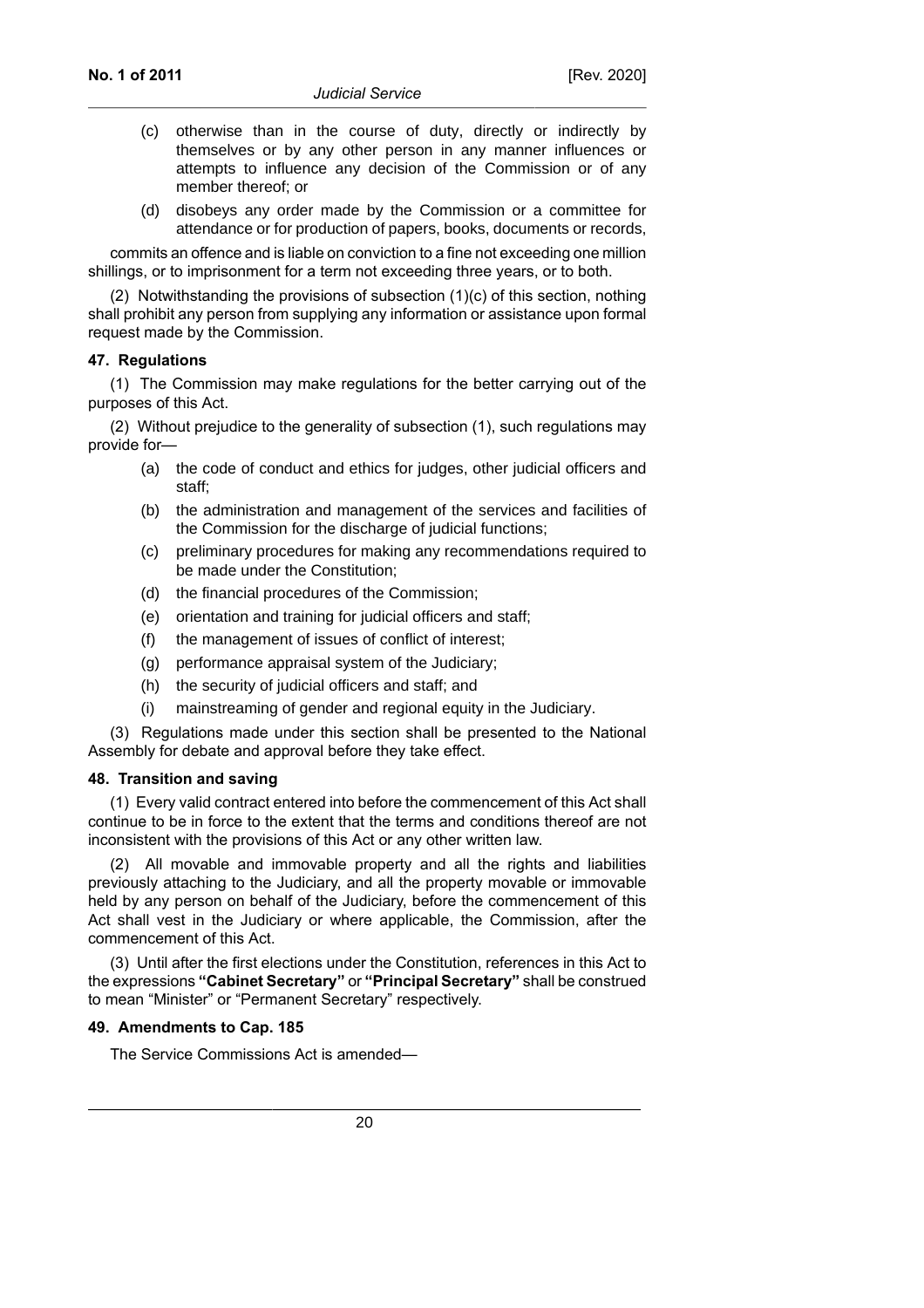- (a) in section 2, by deleting from the definition of "Commission" the words "the Judicial Service Commission as established under the Constitution of Kenya" and substituting therefor the words "any other Commission to which, by or under the Constitution or any written law, this Act applies".
- (b) in section 4 by deleting the words "and the Judicial Service Commission"

## FIRST SCHEDULE

#### PROVISIONS RELATING TO THE PROCEDURE FOR APPOINTMENT OF JUDGES

[Section 30, Act No. 25 of 2015, Sch.]

## PART I – PRELIMINARY

## **1. Application**

(1) These procedures apply to the selection of applicants for recommendation for appointment as Judges, the criteria for determining their qualifications and for connected purposes.

(2) Despite the generality of paragraph (1), Parts III, IV, V, VI and VII of this Schedule specify—

- (a) the steps to be taken by an applicant in order to be considered for a judicial appointment; and
- (b) the steps to be taken by the Commission to ensure that applicants are fairly evaluated and that the most qualified are nominated.

(3) The procedures referred to under subparagraph (2) shall be published in the Commission's annual reports and posted on the Commission's website.

#### **2. Interpretation**

In this Schedule, unless the context otherwise requires—

**"Applicant"** means any person making an application to the Commission for consideration for appointment as a Judge.

# PART II – VACANCIES AND APPLICATIONS

### **3. Notice of vacancy**

(1) Where a vacancy occurs or exists in the office of a judge, the Chief Justice shall within fourteen days place a notice thereof in the *Gazette* and the Commission shall thereafter-

- (a) post a notice on its website;
- (b) send notice of the vacancy to the Law Society of Kenya and any other lawyers' professional associations; and
- (c) circulate the notice in any other appropriate manner.
- (2) The advertisement and the notice referred to in paragraph (1) shall—
	- (a) describe the judicial vacancy;
	- (b) state the constitutional and statutory requirements for the position;
	- (c) invite all qualified persons to apply;
	- (d) inform interested persons how to obtain applications; and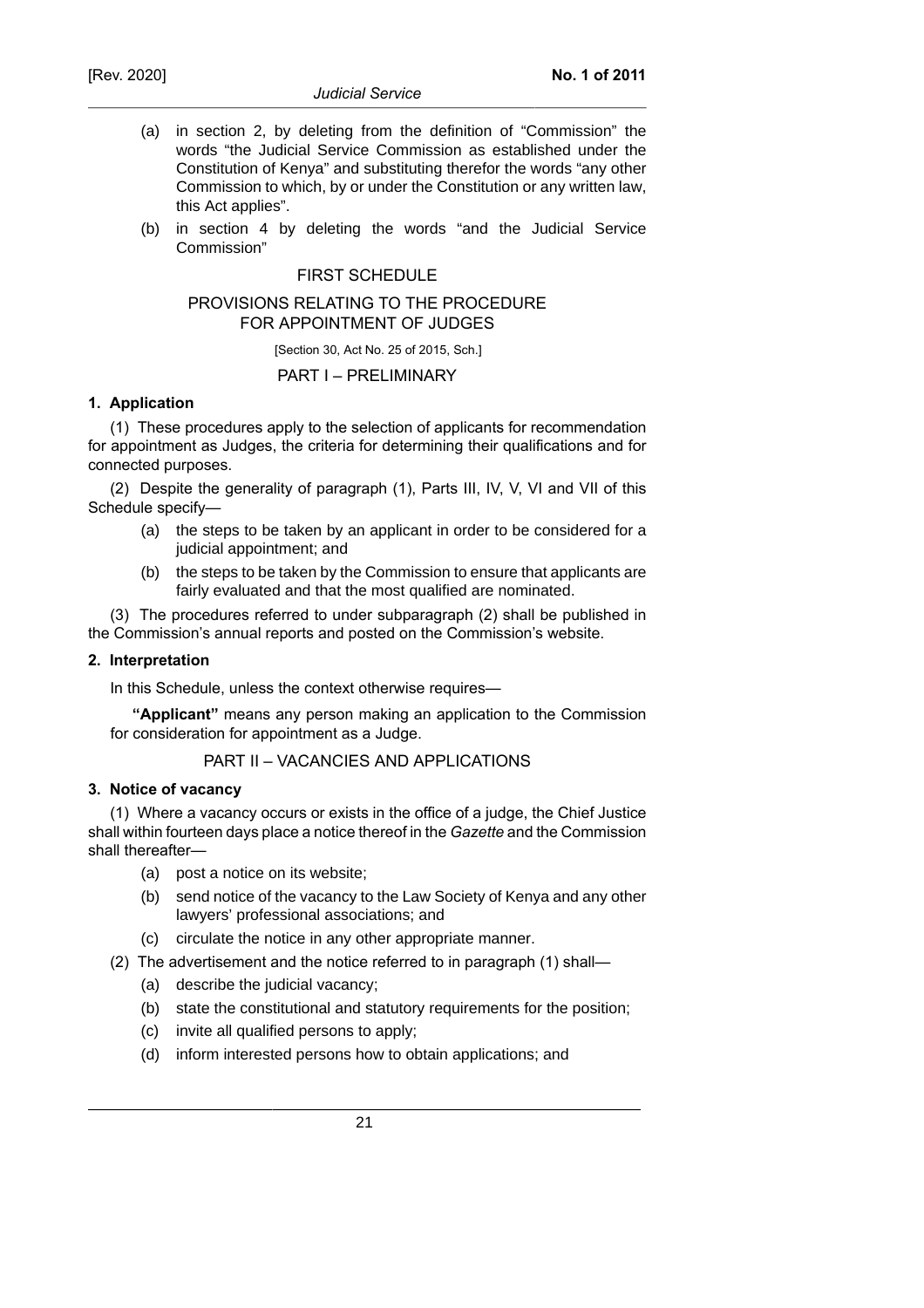(e) set the deadline for submission of application which period shall not be less than twenty-one (21) days after the announcement of the vacancy by the Commission.

### **4. Submission of applications**

(1) Application forms for advertised judicial positions may be obtained upon request from the Commission's offices and availed on the Commission's website.

(2) Each applicant seeking consideration for nomination and recommendation for appointment to a judicial office shall complete and file the prescribed application form and comply with all requirements described therein.

(3) The prescribed application form shall require an applicant to provide—

- (a) background information and in particular information that may be relevant to determine qualifications for office, including but not limited to academic, employment, legal practice and judicial or financial discipline; community service, pro bono activity and nonlegal interests; involvement as a party in litigation; criminal record; and residential address;
- (b) references and in particular the names of three professional references and two character references who can verify and comment about the applicant's past and present employment;
- (c) if in legal practice, detailed information about the applicant's practice of law within the past five years; and if engaged elsewhere, detailed information on that engagement in the last five years;
- (d) a sample of any writings by the applicant which may include any legal publications the applicant has authored;
- (e) a declaration of income and liabilities at the time of application; and
- (f) a brief written summary of the applicant's bio-data including legal education, and legal experience.

(4) An applicant shall submit the completed form, writing sample and their photograph to the Commission by or before the date set forth in the notice of vacancy.

(5) Nothing in this Schedule prohibits a lawyers' professional body or organisation from inviting its members to submit applications to that body for evaluation and submission to the Commission, provided that, each individual applicant shall be considered on the applicant's own merits.

#### **5. Non-public and public materials**

(1) The Commission shall maintain the confidentiality of sensitive and highly personal information in applications, including home and e-mail addresses, home and mobile telephone numbers, income, names and occupations of immediate family members, formal disciplinary or ethical complaints, charges or grievances brought against the applicant as a lawyer or otherwise that did not result in public discipline, medical and health history, the financial interests of the applicant, and all unsolicited comments and letters for which the author requests confidentiality or which the Commission in its discretion believes should remain confidential to protect third parties.

(2) Any information not described under subparagraph (1) as non-public material shall be set out in a separate part of the application and may be available to the public.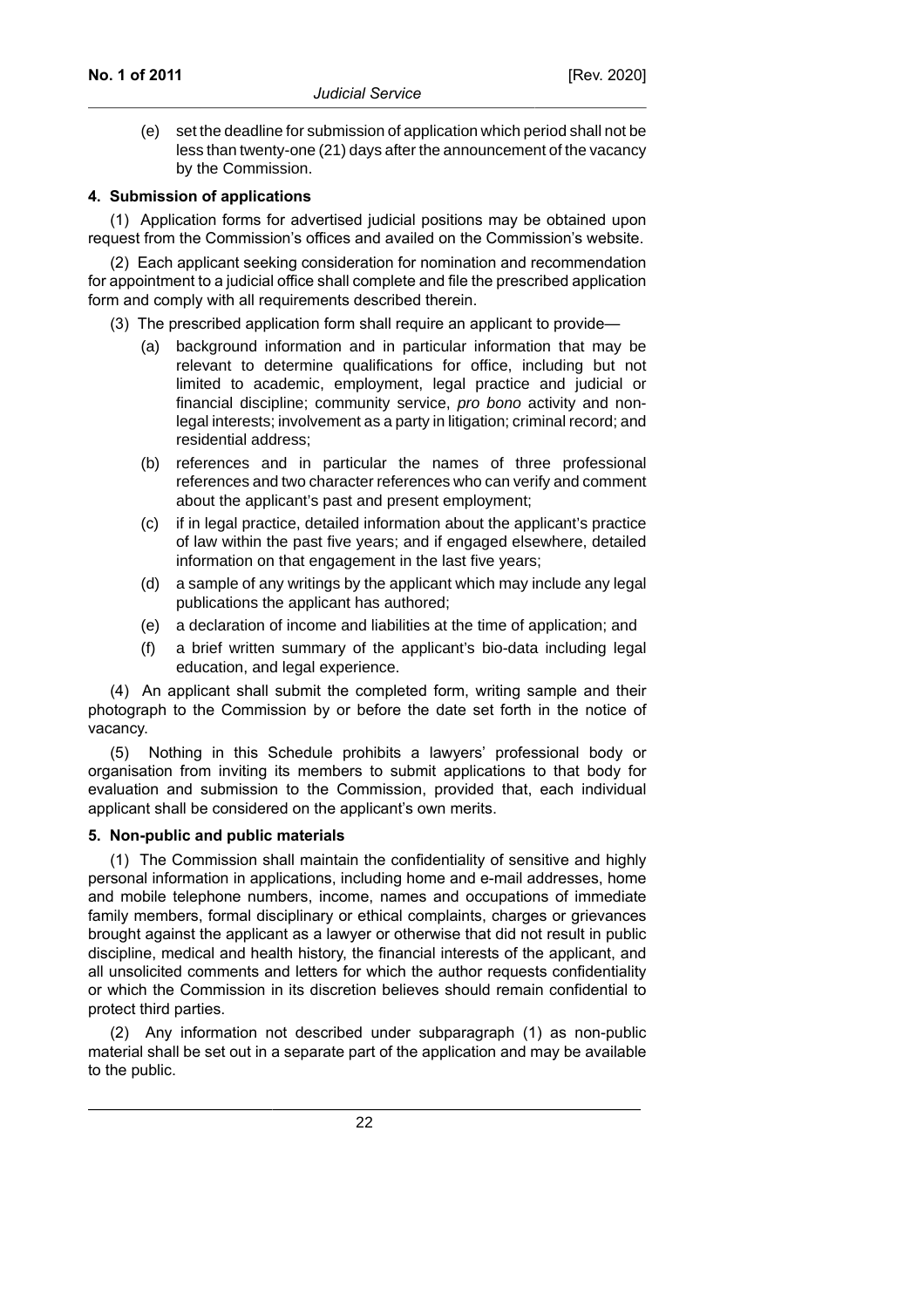# PART III – REVIEW OF APPLICATIONS AND BACKGROUND INVESTIGATION

# **6. Initial review for completeness and compliance with Constitutional and statutory requirements**

(1) Within fourteen days of the deadline for the receipt of applications, the Commission shall review the applications for completeness and conformity with the necessary requirements.

(2) In particular, the review referred to in subparagraph (1) shall relate to a determination of whether the applicant meets the minimum Constitutional and statutory requirements for the position.

### **7. Reference check**

(1) The Commission shall, within twenty-one days of the initial review, verify and supplement information provided by the applicant by communicating to all of the applicant's references and former employers who shall be asked to comment on the applicant's qualifications under the criteria set out under this Schedule.

(2) For the avoidance of doubt, the Commission may not share with the applicants any materials it solicits or reveal the identity of the source of information unless the source waives anonymity.

## **8. Background investigation and vetting**

(1) The Commission shall, within thirty days of the reference check, investigate and verify, in consultation with the relevant professional bodies or any other person, the applicant's professional and personal background for information that could pose a significant problem for the proper functioning of the courts should the applicant be appointed.

(2) The background investigation and verification referred to under subparagraph (1) may continue until the time the Commission votes on its nominations.

# **9. Publication of the names of applicants**

- (1) Upon the expiry of the period set for applications, the Commission shall—
	- (a) issue a press release announcing the names of the applicants; publicize and post on its website the place and approximate date of the Commission meeting for interviews;
	- (b) cause the names of the applicants to be published in the Kenya Gazette;
	- (c) invite any member of the public to avail, in writing, any information of interest to the Commission in relation to any of the applicants; and
	- (d) interview any member of the public who has submitted any information on any of the applicants, and such information shall be confidential.

# PART IV – INTERVIEW PROCEDURES

#### **10. Interview scheduling and conduct**

(1) The Commission shall schedule specific interview times for each applicant.

(2) The applicant shall be notified in writing of the date, time, and location of their interview.

(3) The notice referred to under subparagraph (2) shall not be less than fourteen days.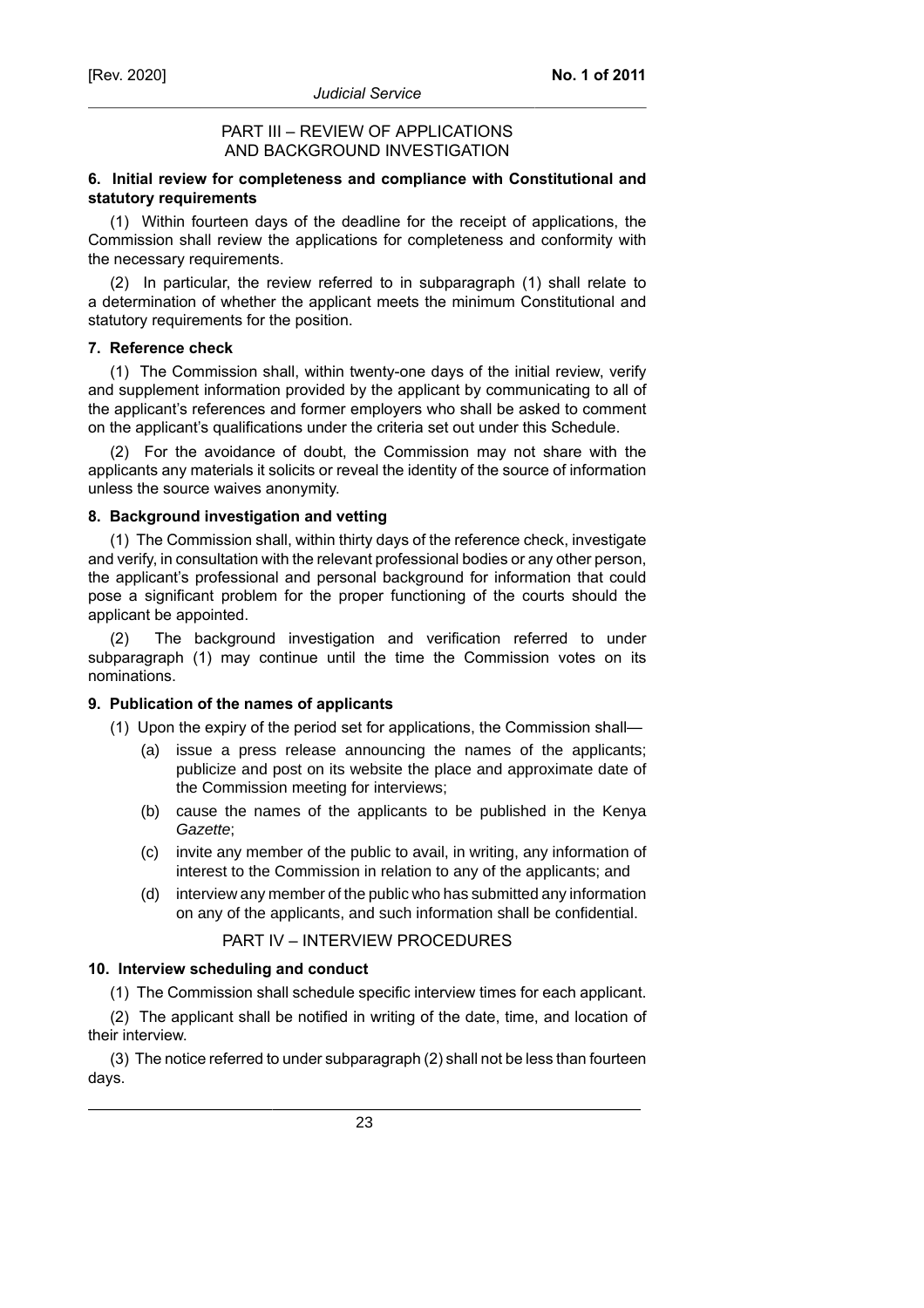(4) The Commission shall interview the applicant in person or may at its discretion arrange an interview by telephone or other electronic means.

(5) All the interviews shall be conducted in public.

#### **11. Disclosure by members**

Immediately before interviewing an applicant, the Commission shall briefly convene a private session to facilitate the disclosure by a member of any relevant information known or communicated to the member about the applicant that other members may not be seized of.

### **12. Questions based on confidential or anonymous source**

Questions to an applicant about information received in confidence shall be phrased so as to avoid revealing the confidential source's identity, and the Commission shall not otherwise disclose the source to the applicant during the interview or at any other time.

## PART V – CRITERIA FOR EVALUATING QUALIFICATIONS OF INDIVIDUAL APPLICANTS

#### **13. Criteria for evaluation of qualifications**

In determining the qualifications of individual applicants under the Constitution, the Commission shall be guided by the following criteria—

- (a) professional competence, the elements of which shall include—
	- (i) intellectual capacity;
	- (ii) legal judgment;
	- (iii) diligence;
	- (iv) substantive and procedural knowledge of the law;
	- (v) organizational and administrative skills; and
	- (vi) the ability to work well with a variety of people;
- (b) written and oral communication skills, the elements of which shall include—
	- (i) the ability to communicate orally and in writing;
	- (ii) the ability to discuss factual and legal issues in clear, logical and accurate legal writing; and
	- (iii) effectiveness in communicating orally in a way that will readily be understood and respected by people from all walks of life;
- (c) integrity, the elements of which shall include—
	- (i) a demonstrable consistent history of honesty and high moral character in professional and personal life;
	- (ii) respect for professional duties, arising under the codes of professional and judicial conduct; and
	- (iii) ability to understand the need to maintain propriety and the appearance of propriety;
- (d) fairness, the elements of which shall include—
	- (i) a demonstrable ability to be impartial to all persons and commitment to equal justice under the law; and
	- (ii) open-mindedness and capacity to decide issues according to the law, even when the law conflicts with personal views;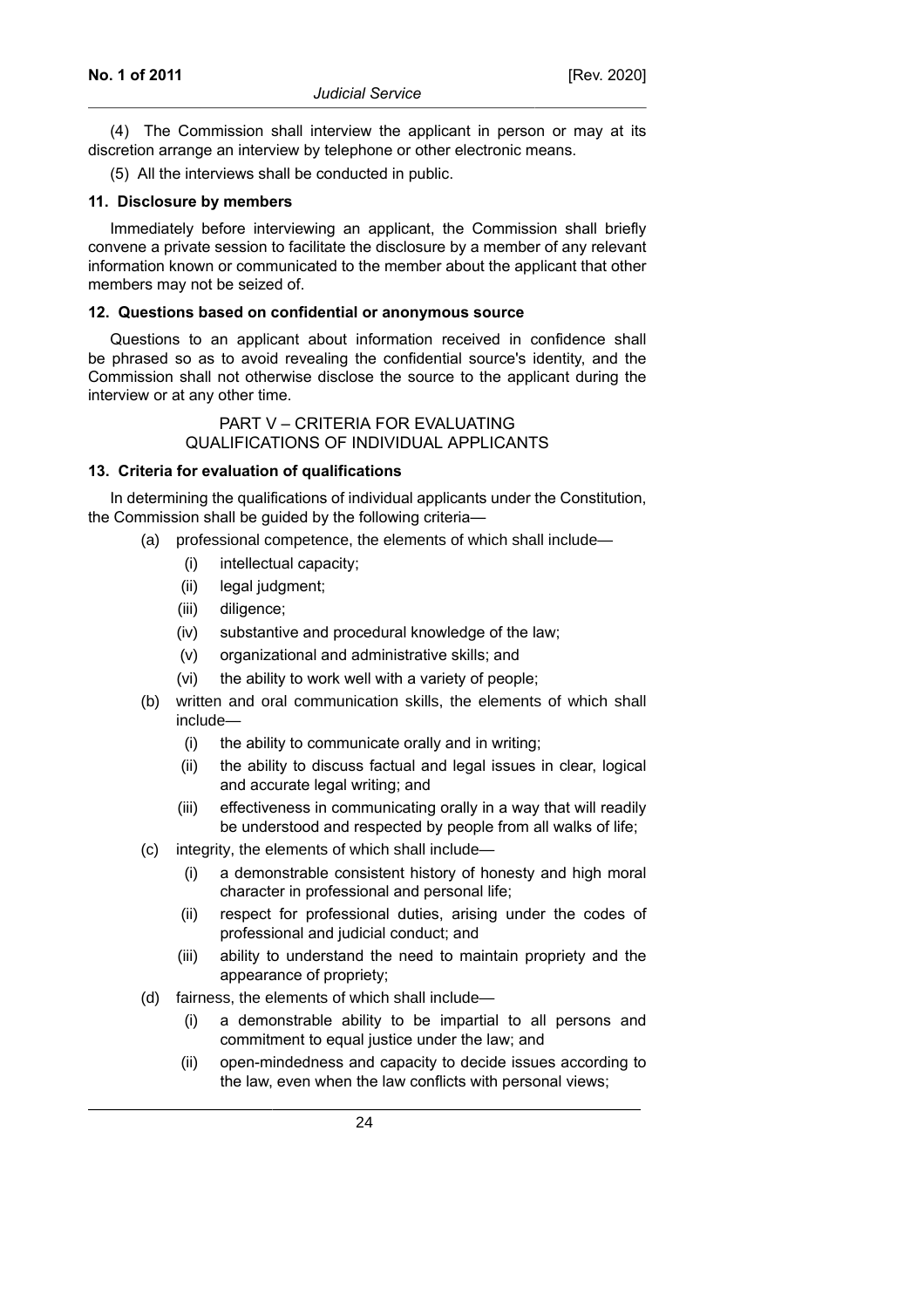- (e) good judgment, including common sense, the elements of which shall include a sound balance between abstract knowledge and practical reality and in particular, demonstrable ability to make prompt decisions that resolve difficult problems in a way that makes practical sense within the constraints of any applicable rules or governing principles;
- (f) legal and life experience elements of which shall include—
	- (i) the amount and breadth of legal experience and the suitability of that experience for the position, including trial and other courtroom experience and administrative skills; and
	- (ii) broader qualities reflected in life experiences, such as the diversity of personal and educational history, exposure to persons of demonstrable interests and cultural backgrounds, and in areas outside the legal field; and
- (g) demonstrable commitment to public and community service elements which shall include the extent to which a Judge or Magistrate has demonstrated a commitment to the community generally and to improving access to the justice system in particular.

#### **14. Vote to nominate most qualified applicants**

(1) The Commission shall, within seven days of the conclusion of interviews, deliberate and nominate the most qualified applicants taking into account gender, regional, ethnic and other diversities of the people of Kenya.

(2) Each member shall vote according to that member's personal assessment of the applicants' qualifications as determined under the criteria and procedures set out in this Schedule.

(3) The Secretary shall administer the voting and shall declare the voting completed after all the applicants have been considered and all members have voted.

(4) Notwithstanding the provisions of subparagraph (3), a member may, at any time during, but before the declaration of completion of the vote, change their vote for or against any applicant.

(5) In order to be nominated for recommendation for appointment, an applicant shall be required to receive three or more affirmative votes.

#### PART VI – POST-NOMINATION PROCEDURES

#### **15. Notification of nominations**

(1) The Secretary shall, within seven days of the Commission's vote, cause the applicants to be notified by telephone or electronic means, about the Commission's decision.

(2) Despite subparagraph (1), the Secretary shall cause to be transmitted to each applicant, a written notice of the Commission's decision.

(2A) The Secretary shall, within seven days of the Commission's vote, forward the names of the persons nominated for recommendation for judicial appointment to the President.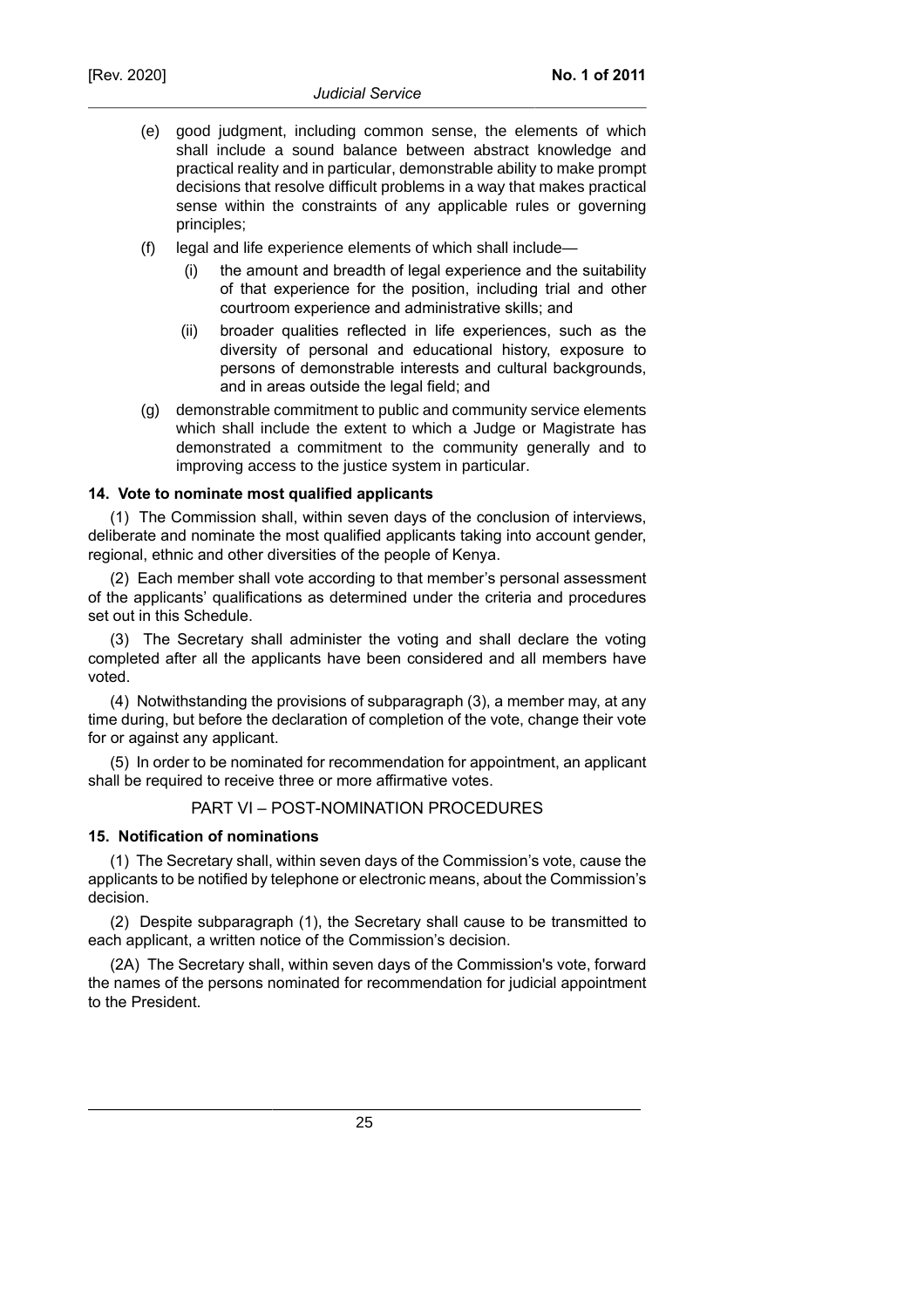#### *Judicial Service*

(3) The names of the persons nominated for recommendation for judicial appointment may be posted on the Commission's website and placed in its press release.

[Act No. 25 of 2015, Sch.]

#### **16. Request for additional names or reconsideration**

The Commission shall not reconsider its nominees after the names are submitted to the President except in the case of death, incapacity or withdrawal of a nominee.

PART VII – GENERAL PROVISIONS

### **17. Irregularities**

(1) Any irregularity resulting from failure to comply with any provision of this Schedule shall not of itself render the proceedings void or invalid where the irregularity does not occasion a miscarriage of justice.

(2) Where any irregularity comes to the attention of the Commission, the Commission may, and shall, if it considers any person may have been prejudiced by the irregularity, give such directions as it deems just, to cure or waive the irregularity before reaching its decision.

(3) Clerical mistakes in any document recording a direction, order or decision of the Commission, or errors arising in such a document from an accidental slip or omission, may be corrected by the Chairperson, by certificate under their hand.

#### **18. Offences and penalties**

Any person who contravenes the provisions of this Schedule commits an offence and is liable upon conviction to a fine not exceeding five hundred thousand shillings, or to imprisonment for a term not exceeding one year, or to both.

### **19. Extension of time**

The Commission may, for sufficient cause shown, extend the time prescribed by this Schedule for doing any act upon such terms and conditions, as appear to it just and expedient.

#### **20. General power of the Commission**

(1) Subject to the Constitution and this Schedule, the Commission may regulate its own procedure and the procedure of any of its committees.

(2) Nothing in this Schedule shall limit or otherwise affect the inherent power of the Commission to make such decisions as may be necessary for the ends of justice or to prevent abuse of the process of the Commission.

# SECOND SCHEDULE

PROVISIONS RELATING TO THE PROCEDURE OF THE TRIBUNAL ON REMOVAL OF JUDGES

[Section 31.]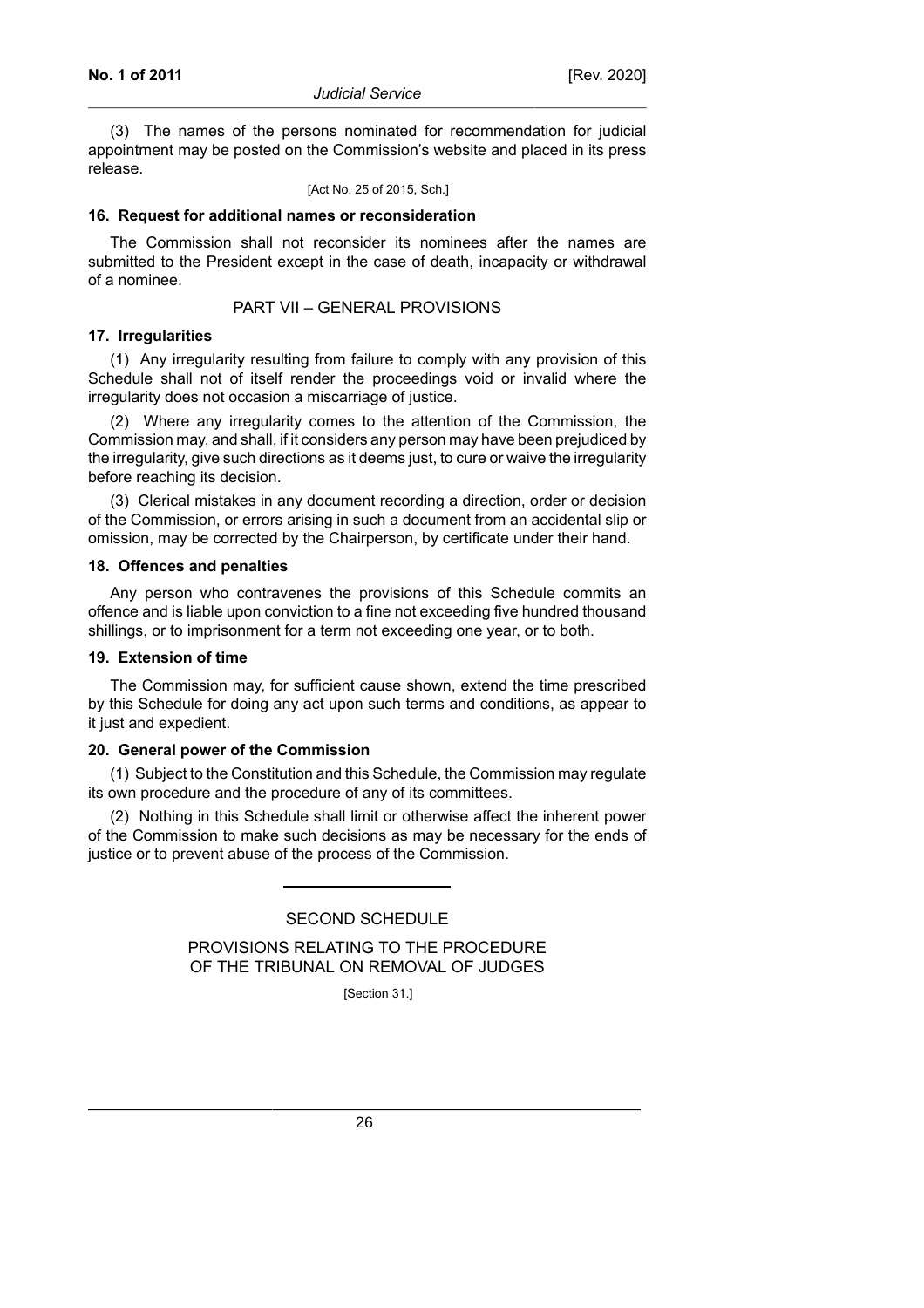PART I – PRELIMINARY

# **1. Application**

This Schedule provides for the procedure of the Tribunal for the removal of Judges.

# **2. Interpretation**

In this Schedule, unless the context otherwise requires—

**"Chairperson"** means the Chairperson of the Tribunal appointed under the Constitution or this Act;

**"hearing"** means a sitting of the Tribunal duly constituted for the purpose of receiving evidence, hearing submissions from a party, delivering a decision, or doing anything lawfully required to enable the Tribunal to reach a decision, on any complaint before it;

**"Member"** means a Member of the Tribunal appointed under the Constitution;

**"Register"** means the register where all pleadings and supporting documents and all orders and decisions of the Tribunal are kept in accordance with these Schedule;

**"Registry"** means the registry of the Tribunal;

PART II – ADMINISTRATION OF THE TRIBUNAL

## **3. Chairperson**

The Chairperson shall co-ordinate the work of the Tribunal and shall, in addition, be responsible for—

- (a) constituting such panel or panels of the Tribunal as may be necessary for the fair and expeditious disposal of the business of the Tribunal;
- (b) assigning the business of the Tribunal to the members;
- (c) supervising the activities of the Secretary and of the Registry; and
- (d) exercising all other functions implied by Article 168 of the Constitution or conferred by the Act and this Schedule.

# **4. Secretary**

(1) In relation to the proceedings before the Tribunal, the Secretary shall act in accordance with the instructions of the Chairperson and shall, in particular, be responsible for—

- (a) the establishment and maintenance of the register and registry;
- (b) the acceptance, transmission, service and custody of documents in accordance with this Schedule;
- (c) the enforcement of decisions of the Tribunal;
- (d) certifying that any order, direction or decision is an order, direction or decision of the Tribunal, the Chairperson or a member, as the case may be;
- (e) causing to be kept records of the proceedings and minutes of the meetings of the Tribunal and such other records as the Tribunal may direct; and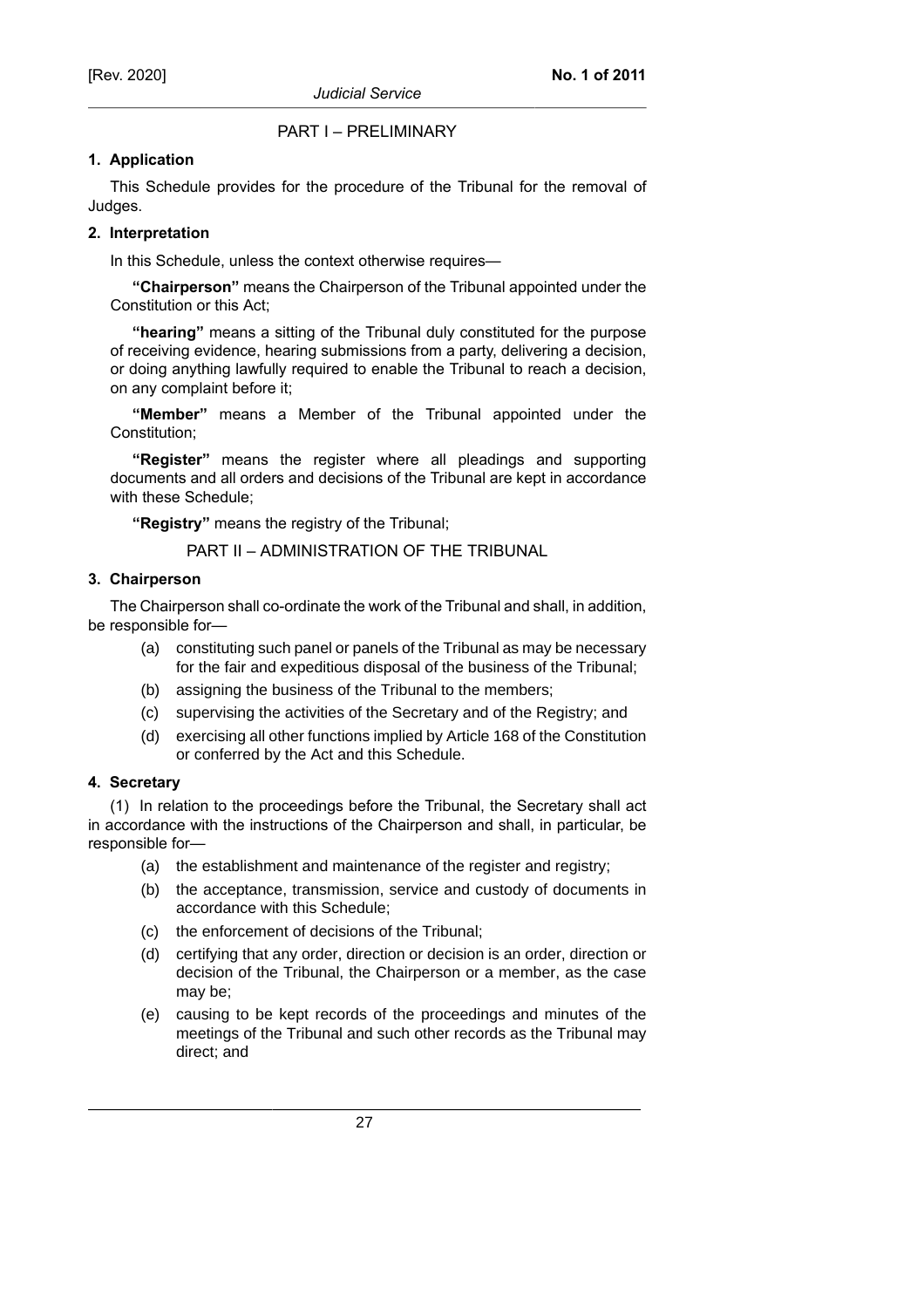(f) undertaking any duties assigned by the Tribunal for the benefit of the Tribunal.

(2) With the authorisation of the Chairperson, the Secretary may consider and dispose of procedural or administrative matters in accordance with this Schedule.

(3) A party may, within seven days of any action taken by the Secretary in the performance of the functions set out in subparagraph (3), request in writing that the action be reviewed by the Tribunal.

(4) Any administrative function of the Secretary may, in the Secretary's absence, be performed by any member of staff of the Tribunal whom the Chairperson may authorise for that purpose.

(5) The Secretary shall have, in addition to any powers specifically given by or under this Schedule, such powers as are generally provided under Order 49 of the Civil Procedure Rules, with such modifications as may be necessary.

#### **5. Quorum and business of the Tribunal**

(1) The quorum necessary for the conduct of the hearing of the Tribunal shall be the Chairperson and two (2) other members.

(2) Notwithstanding subparagraph (1), the business of the Tribunal may be carried on by any three (3) members and the Secretary.

#### PART III – APPLICATION OF SCHEDULE

#### **6. Tribunal to uphold the principle of substantial justice**

(1) The Tribunal shall interpret the provisions of this Schedule in a manner that promotes the principle of substantial justice.

(2) Any irregularity resulting from failure to comply with any provision of this Schedule shall not in itself render the proceedings void or invalid where the irregularity does not occasion a miscarriage of justice.

(3) Where any such irregularity comes to the attention of the Tribunal, the Tribunal may, and shall if it considers any person may have been prejudiced by the irregularity, give such directions as it deems just, to cure or waive the irregularity before reaching its decision.

(4) Clerical mistakes in any document recording a direction, order or decision of the Tribunal, or errors arising in such a document from an accidental slip or omission, may be corrected by the Chairperson, by certificate under their hand.

#### **7. Powers of the Tribunal not affected or limited**

Nothing in this Schedule shall be deemed to limit or otherwise affect any of the powers of the Tribunal necessary for the proper execution of its mandate as set out in the Constitution and this Act.

# PART IV – HEARINGS AND EVIDENCE

### **8. Service of notice**

(1) The Tribunal shall serve on each Judge whose conduct is the subject of an investigation, a hearing notice, at least fourteen days before the date of hearing.

(2) The Counsel assisting the Tribunal shall draw up a list of the allegations against each subject of the investigation, together with a summary of the evidence in support of the allegations and shall serve the document containing the allegations and the summary of the evidence on the Judge who is subject of the investigation, at least fourteen days before the date of hearing.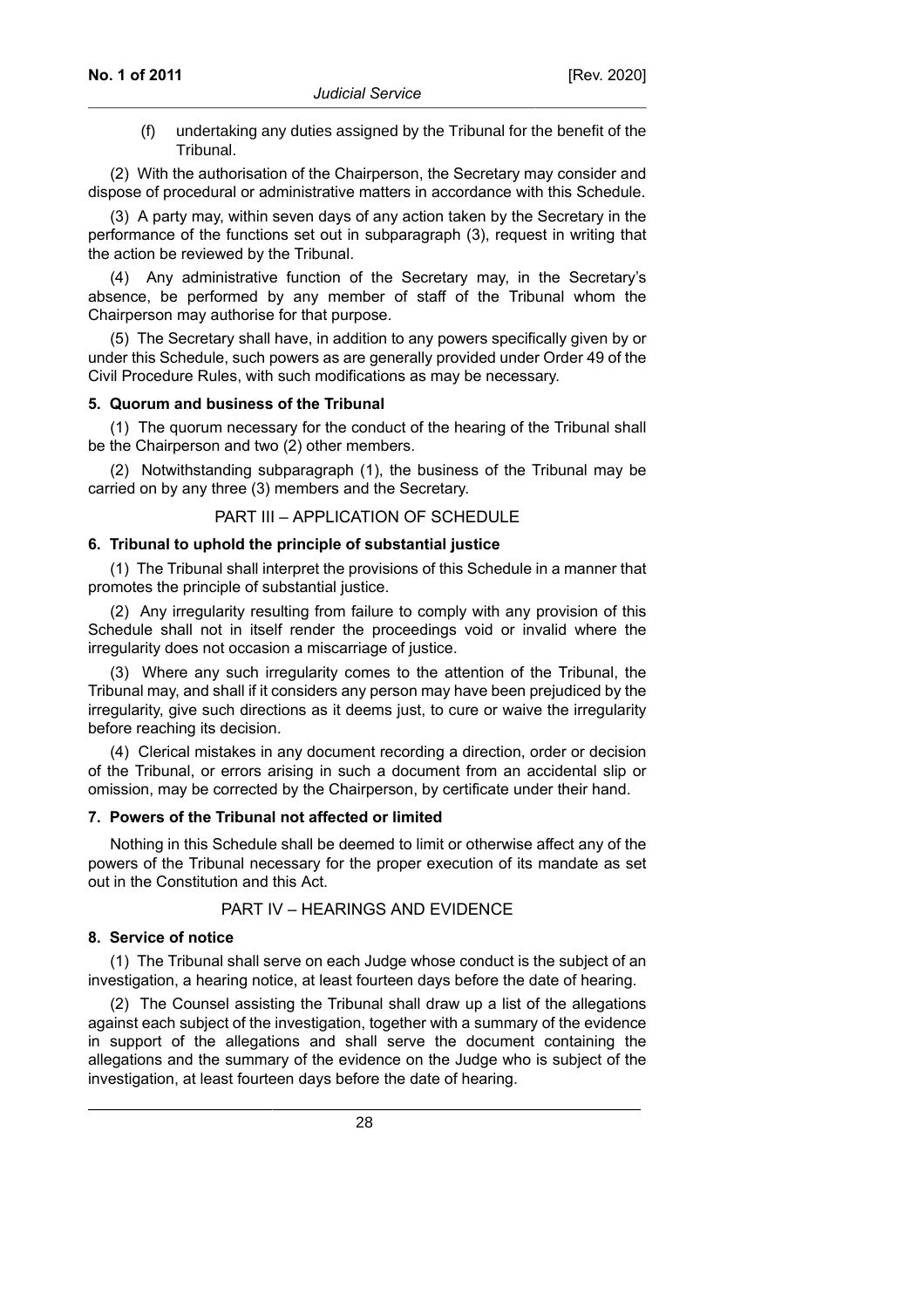# **9. Hearings to be private**

(1) The hearings shall be held in private save that the Judge whose conduct is the subject of the investigation may choose to have the hearing in public.

(2) The Tribunal may exclude any person or class of persons from all or any part of the hearing if satisfied that it is desirable so to do for—

- (a) the preservation of order; or
- (b) the due conduct of the investigation; or
- (c) the protection of any witness in the investigation or any person referred to in the course of the investigation or the property or reputation of such witness or person; and
- (d) may, if satisfied that it is desirable for any of the purposes aforesaid so to do, order that no person shall publish the name, address or photograph of any such witness or person or any evidence or information whereby he would or may be identified from.

## **10. Right to be present at hearing and to legal counsel**

The judge whose conduct is subject of the investigation shall have the right to be present during all of the proceedings that relate to them and shall be entitled to legal representation by counsel.

## **11. Assisting counsel to present evidence**

The counsel assisting the Tribunal will present evidence relating to the conduct of the subject and any matter relevant to the investigation.

## **12. Summoning of witnesses**

(1) The Tribunal may, at its sole discretion, summon any person or persons to testify before it on oath or to produce such documents as the Tribunal may require, and the person so summoned shall be obliged to attend and to testify or produce the required documents and the provisions applying to witnesses summoned by ordinary courts of law shall apply to such person.

(2) A request made under subparagraph (1) shall be in writing and shall be addressed to the Secretary to the Tribunal.

### **13. Tribunal not bound by strict rules of evidence**

The Tribunal shall not be bound by strict rules of evidence but shall be guided by the rules of natural justice and relevancy.

#### **14. Right to cross-examine witnesses**

A judge whose conduct is the subject of the investigation shall have the right to cross-examine any or all witnesses during the hearing.

#### **15. Right to call evidence and personal appearance**

(1) A judge whose conduct is the subject of the investigation shall be entitled to call evidence to rebut allegations made against them.

(2) The judge duly served may elect not to attend in person or by counsel or at all, in which event the Tribunal shall be entitled to consider the evidence available and make a report and appropriate recommendations.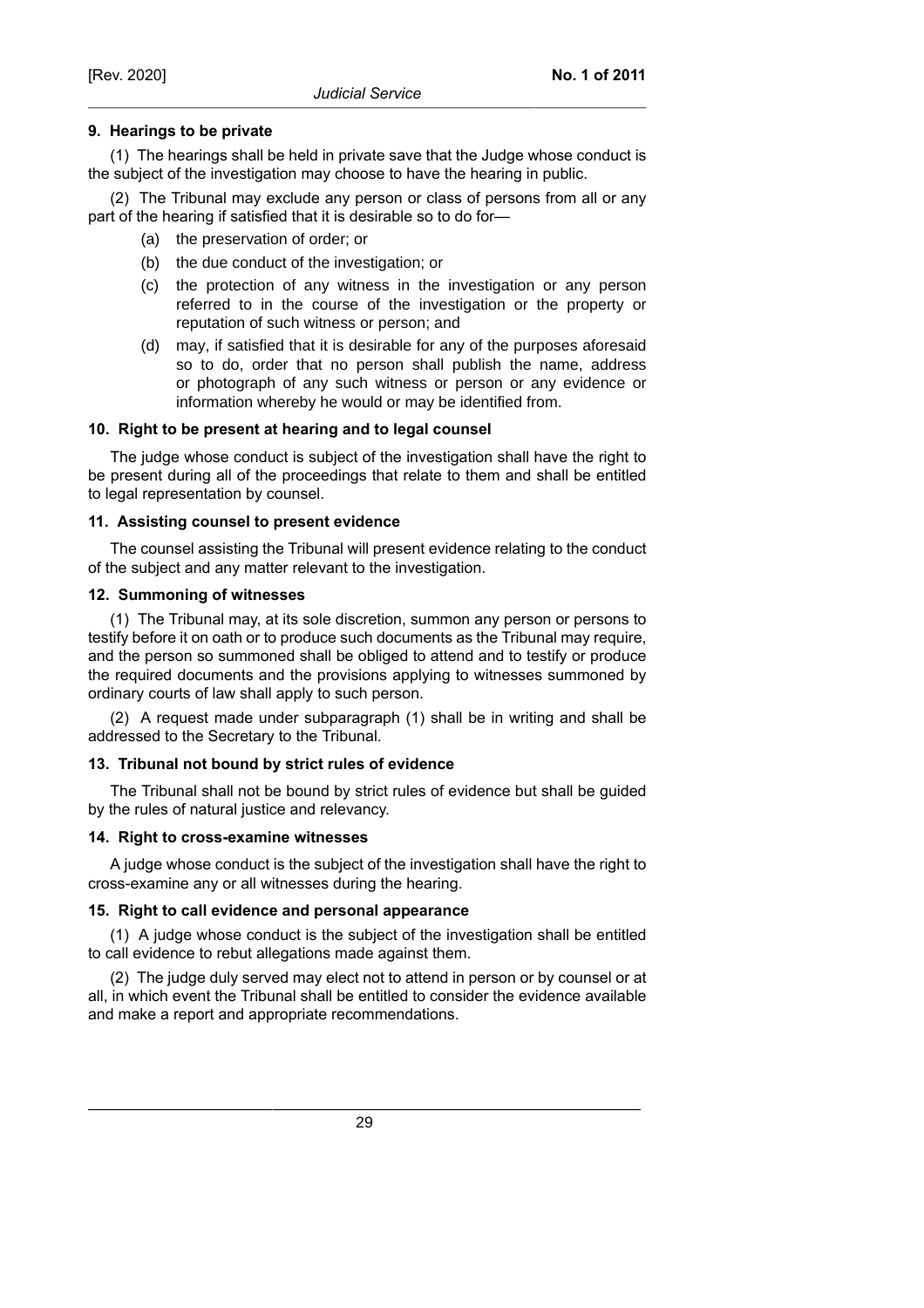### **16. Tribunal and Counsel assisting Tribunal to cross-examine witnesses**

(1) The Tribunal and Counsel assisting the Tribunal shall be entitled to crossexamine the subject or any of the witnesses called by the judge whose conduct is the subject of investigation.

(2) The Tribunal shall have the power to recall any such witness.

## **17. Form of evidence**

(1) Evidence before the Tribunal may be presented in the form of memorandum, affidavit or other documentation and the Tribunal shall be entitled to receive such documents and to use the contents thereof in forming its opinion.

(2) A judge whose conduct is the subject of investigations shall be furnished with copies of any documentary evidence and may seek leave to address the Tribunal thereon.

#### **18. Submission**

At the close of the hearing of all evidence before the tribunal, Counsel assisting the Tribunal and the judge whose conduct is the subject of investigation or their counsel shall be entitled to make submissions.

## **19. Delivery of the decision**

(1) All decisions of the Tribunal shall be in writing and shall contain a concise statement of the investigation, the points for determination, the decision thereon, and the reasons for such decision upon each separate issue.

(2) The decision of the Tribunal shall be delivered in public on a date fixed for that purpose but not later than fourteen days after conclusion of the proceedings.

(3) The Secretary shall on delivery of the decision under subparagraph (2) cause the decision of the Tribunal to be published in the *Gazette* and posted on the Tribunal's website.

# PART V – GENERAL AND SUPPLEMENTARY

#### **20. Sittings of the Tribunal**

The Tribunal shall sit on such days, and at such times and venues as it may determine.

# **21. Registry hours**

The Registry shall be open for business from 8:30 am to 4:30 pm but may be open at other times for urgent business at the direction of the Chairperson.

#### **22. Summonses to be signed by Secretary**

Summonses issued by the Tribunal shall be endorsed by and bear the signature of the Secretary.

#### **23. Recording of proceedings**

The Chairperson shall cause to be taken notes of all proceedings before the Tribunal or may direct that the record of any proceedings before the Tribunal be taken by shorthand notes or tape-recorded or, at the discretion of the Tribunal, electronically recorded.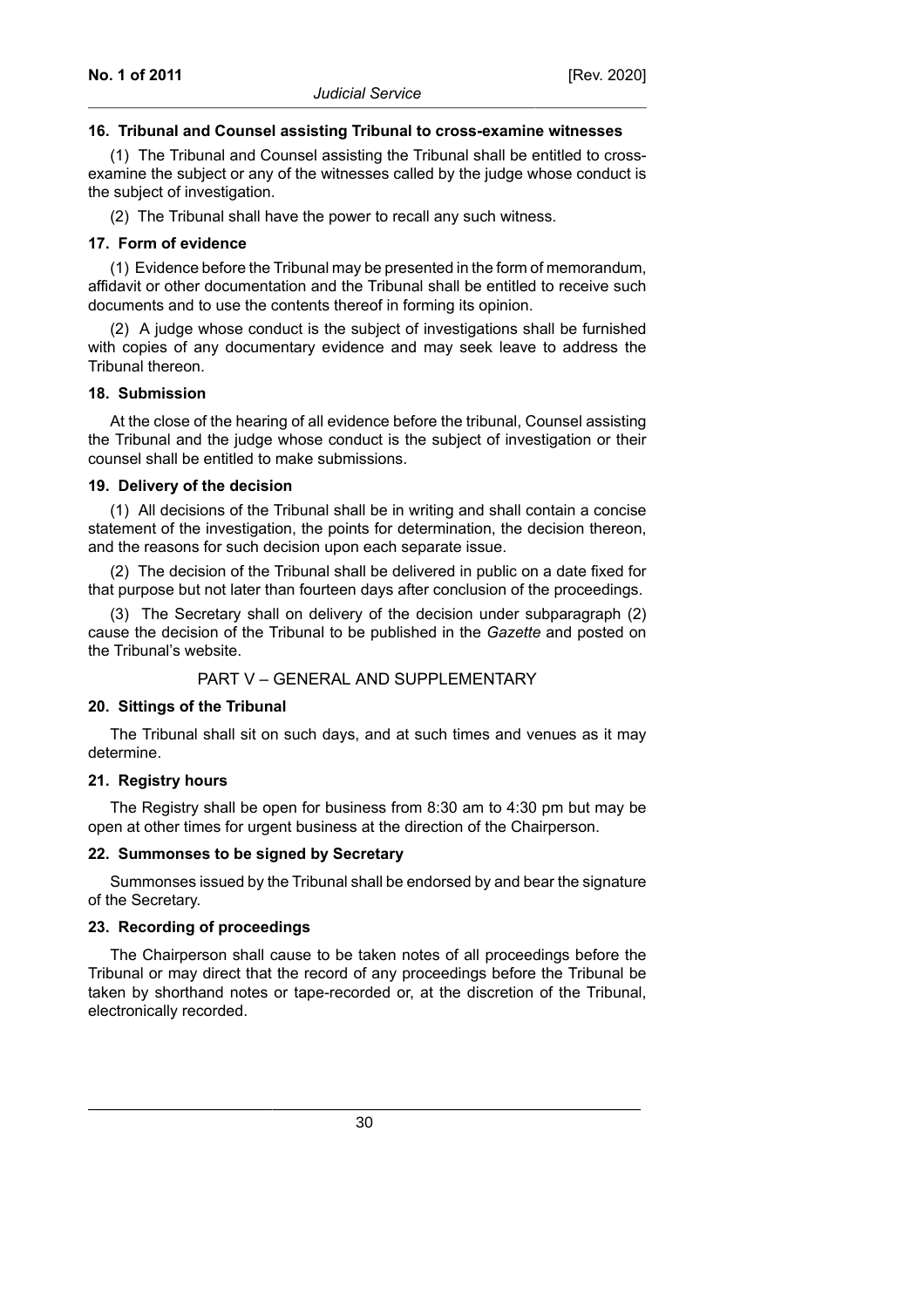#### **24. Practice directions**

The Chairperson may issue Practice Directions for the just, efficient and economical determination of proceedings under this Schedule, and the Practice Directions so issued shall be special rules of practice and procedure of the Tribunal and shall have the same status as the provisions of this Schedule.

#### **25. Extension of time**

The Tribunal may, for sufficient cause shown, extend the time prescribed by this Schedule for doing any act or taking any proceedings upon such terms and conditions, if any, as may appear just and expedient.

#### **26. Amendment of the schedule**

The Tribunal may, from time to time, by notice in the *Gazette* amend the provisions of this Schedule.

#### **27. General power of the Tribunal**

(1) Subject to the provisions of this Schedule, the Tribunal may regulate its own procedure.

(2) The Chairperson may issue practice directions in relation to the procedures provided for by this Schedule.

(3) Nothing in this Schedule shall limit or otherwise affect the inherent power of the Tribunal conferred by Article 168 of the Constitution either on its own motion or on the application of a party to make such orders as may be necessary for the ends of justice or to prevent abuse of the process of the Tribunal.

# THIRD SCHEDULE

## PROVISIONS RELATING TO THE APPOINTMENT, DISCIPLINE AND REMOVAL OF JUDICIAL OFFICERS AND STAFF

[Section 32]

### PART I – PRELIMINARY

#### **1. Application**

This Schedule provides for the appointment, discipline and removal of judicial officers and staff.

#### **2. Interpretation**

In this Schedule—

**"official document"** means any document or paper prepared by any public officer in the course of their employment or any document or paper which comes into the custody of any public officer in the course of such employment;

**"promotion"** means the conferment upon a person in the public service of an office to which is attached a higher salary or higher salary scale than that attached to the office to which he was last substantively appointed;

**"public office"** and **"public officer"** shall have the meanings respectively assigned to them in Article 260 of the Constitution;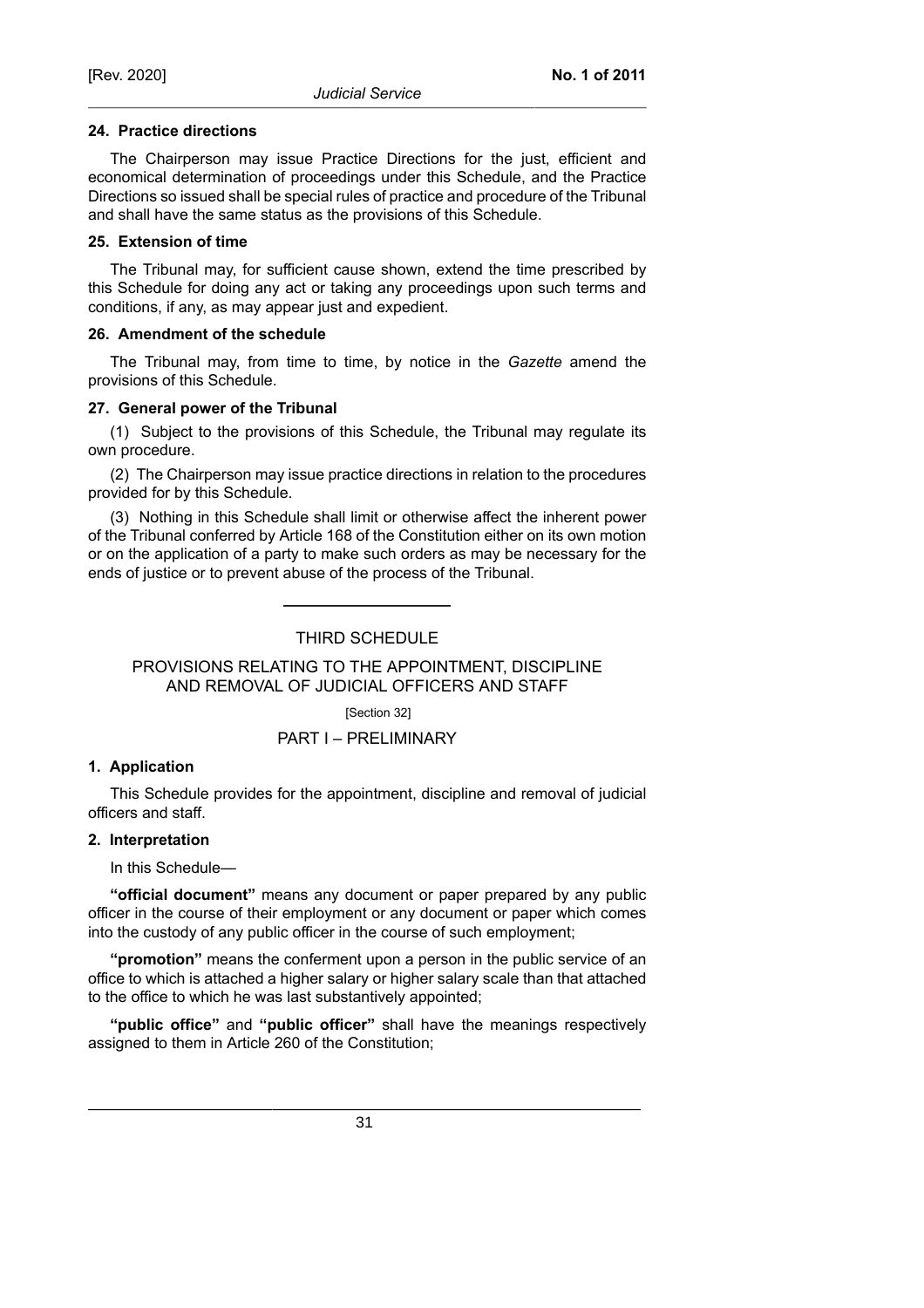**"seniority"** means the relative authority of officers and, except as may be otherwise provided by the Commission or in this Schedule, shall be determinable and shall be regarded as having always been determinable as follows—

- (a) as between officers of the same grade;
	- (i) by reference to the dates on which they respectively entered the grade;
	- (ii) if any officers entered that grade on the same day by reference to their seniority on the day immediately preceding that day;
	- (iii) if any officers who entered the same grade on the same day did so by appointment and not by promotion (excluding promotion from a non-pensionable to a pensionable grade) their seniority relative to each other shall be determinable by reference to their respective age;
- (b) as between officers of different grades on the same scale or same flat rate of salary, by reference to the dates on which they respectively entered their grades.
- (c) as between officers of different grades on different salary scales, by reference to the maximum point on their salary scales, a flat rate of salary being regarded for this purpose as a salary scale with a maximum point equivalent to the flat rate:

Provided that when assessing the seniority of a pensionable officer, service by themselves or any other person in a non-pensionable capacity shall not be taken into account;

**"transfer"** means the conferment, whether permanently or otherwise, of some office other than that to which the person concerned was last substantively appointed, not necessarily being a promotion; but the posting or secondment of a public officer between duty posts in the same grade in the public service shall not be regarded for this purpose as a transfer.

### PART II – DECISION OF THE COMMISSION

#### **3. Decision may be made by circulation of papers**

Decisions may be made by the Commission without a meeting by circulation of the expression of their views in writing, but any member shall be entitled to require that any such decision shall be deferred until the subject matter is considered at a meeting of the Commission.

#### **4. Dissent by members**

Any member who dissents from a decision of the Commission shall be entitled to have their dissent and their reasons therefor set out in the records of the Commission.

#### **5. Record of meetings**

A record shall be kept of the members present and of the business transacted at every meeting of the Commission.

#### **6. Commission may require attendance and production of documents**

(1) The Commission may require any public officer to attend and give information before it concerning any matter which it is required to consider in the performance of its functions.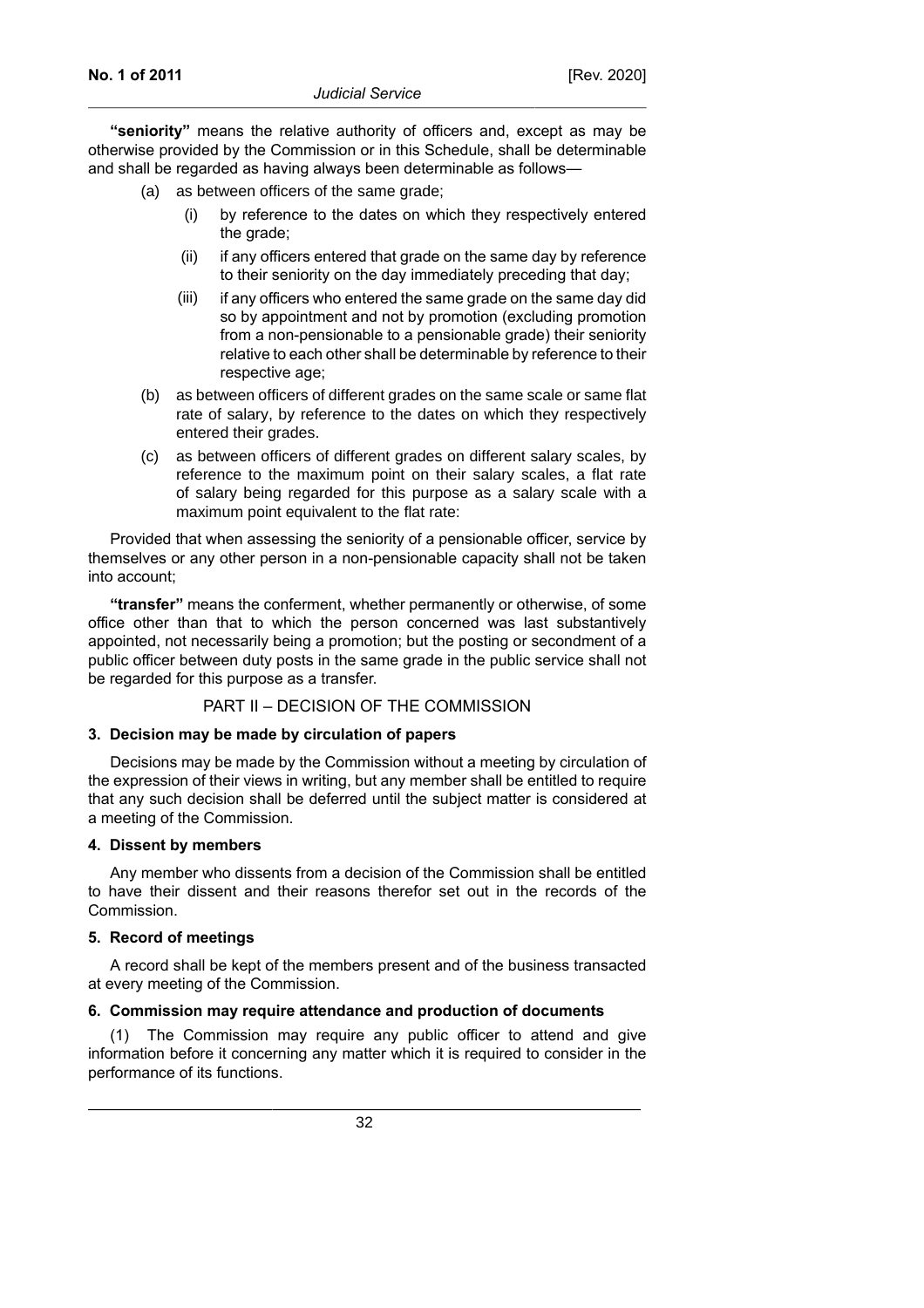(2) The Commission may require the production of any official document relevant to any exercise of its functions, and any public officer who submits any matter for the consideration of the Commission shall ensure that all relevant documents and papers are made available to the Commission.

(3) Any public officer who without reasonable excuse fails to appear before the Commission when notified to do so, or who fails to comply with any request lawfully and properly made by the Commission, shall be guilty of a breach of discipline and the Commission may direct the person responsible for initiating disciplinary proceedings against such public officer that disciplinary proceedings should be instituted against them.

#### **7. Correspondence**

All correspondence for the Commission shall be addressed to the Secretary or, in special cases, to the Chairperson.

> PART III – APPOINTMENTS, PROMOTIONS, TRANSFERS, CONFIRMATIONS AND TERMINATIONS

### **8. Notification of vacancies**

The Chairperson shall, by administrative directions made in their capacity as Chief Justice, ensure that he is informed of all vacancies which concern the Commission.

### **9. Advertisement of vacancies**

(1) Subject to subparagraph (2), applications for appointment to vacancies shall be invited by public advertisement in such manner as the Commission may determine.

(2) A vacancy need not be advertised where the Commission is satisfied that the vacancy should be filled by the appointment or reappointment of a public officer held against the establishment of the Judicial Service or by the continued employment of a public officer on temporary terms.

(3) Where, in the opinion of the Commission, it is likely for a suitable public officer to be found in some Ministry or department other than the Judiciary, the Commission may invite applications from serving officers only.

#### **10. Criteria concerning appointments**

(1) In selecting candidates for appointment, promotion and transfer, the Commission shall have regard to the efficiency of the Judiciary and, in considering public officers for promotion, merit and ability shall be taken into account as well as seniority, experience and official qualifications; and as between public officers' qualifications, proved merit and suitability for the vacancy in question, shall be given greater weight than seniority.

(2) When considering candidates for promotion, the Commission shall take into account the gender, regional, ethnic and other diversities of the people of Kenya and as the relative seniority of the candidates.

#### **11. Probationary appointments**

The Chairperson shall, by administrative directions made in their capacity as Chief Justice, ensure that he is informed of the impending expiration of a probationary period not less than three months before the expiration of that period.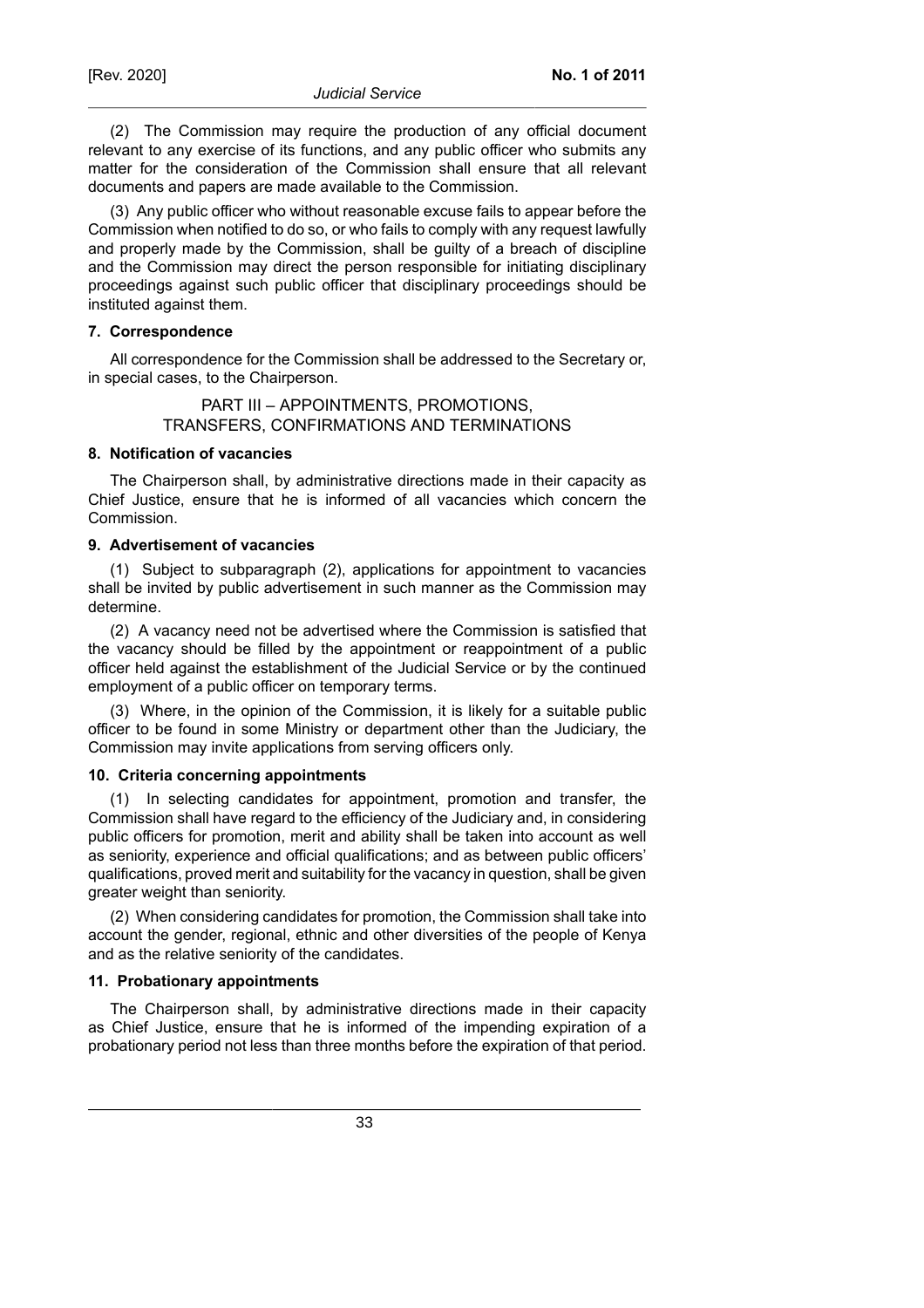### **12. Further engagement on contract**

The Chairperson shall, by administrative directions made in their capacity as Chief Justice, ensure that where an officer is serving on contract and is willing to engage for a further term of service, the Chairperson, is informed of that fact as soon as possible before the expiration of the contract.

## **13. Retirements on grounds of ill health**

(1) Where it appears to the Chief Justice that an officer is incapable by reason of any infirmity of mind or body or discharging the functions of their office, he may (and shall if the officer so requests) call upon such officer to present themselves before a medical board (which shall be appointed by the Director of Medical Services) with a view to it being ascertained whether or not such officer is capable as aforesaid.

(2) After the officer has been examined the Director of Medical Services shall forward the medical board's proceedings, together with the comments thereon, to the Chief Justice who in return shall lay them, and any representations the officer desires to make, before the Commission.

(3) Unless the Commission considers that further inquiry is necessary, in which case it shall cause such inquiry to be made, it shall decide forthwith whether the officer should be called upon to retire on the grounds of ill health.

(4) The decision of the Commission shall be notified to the officer and, if he is to be retired on the grounds of ill health, the Pensions Branch of the Treasury shall also be notified.

## **14. Special procedure**

Where the Commission is satisfied that the public interest requires that any matter relating to the appointment, promotion, transfer, secondment or confirmation of an officer be dealt with otherwise than in accordance with the procedure laid down in this Part, it shall take such action or issue such directions with regard to that matter as appears to it to be most appropriate in the circumstances.

# PART IV – DISCIPLINE

# **15. Delegation of powers**

(1) The following disciplinary powers vested in the Commission are delegated to the Chief Justice—

- (a) the power to interdict an officer under paragraph 17;
- (b) the power to suspend an officer under paragraph 18;
- (c) the power to administer a severe reprimand or a reprimand to an officer.

(2) The Chief Justice, when exercising the powers delegated by this Schedule, shall act in accordance with the provisions of this Schedule and in accordance with any other appropriate regulation which may be in force.

# **16. Interdiction**

(1) If in any case the Chief Justice is satisfied that the public interest requires that an officer should cease forthwith to exercise the powers and functions of their office, the Chief Justice may interdict the officer from the exercise of those powers and functions, provided proceedings which may lead to their dismissal are being taken or are about to be taken or that criminal proceedings are being instituted against them.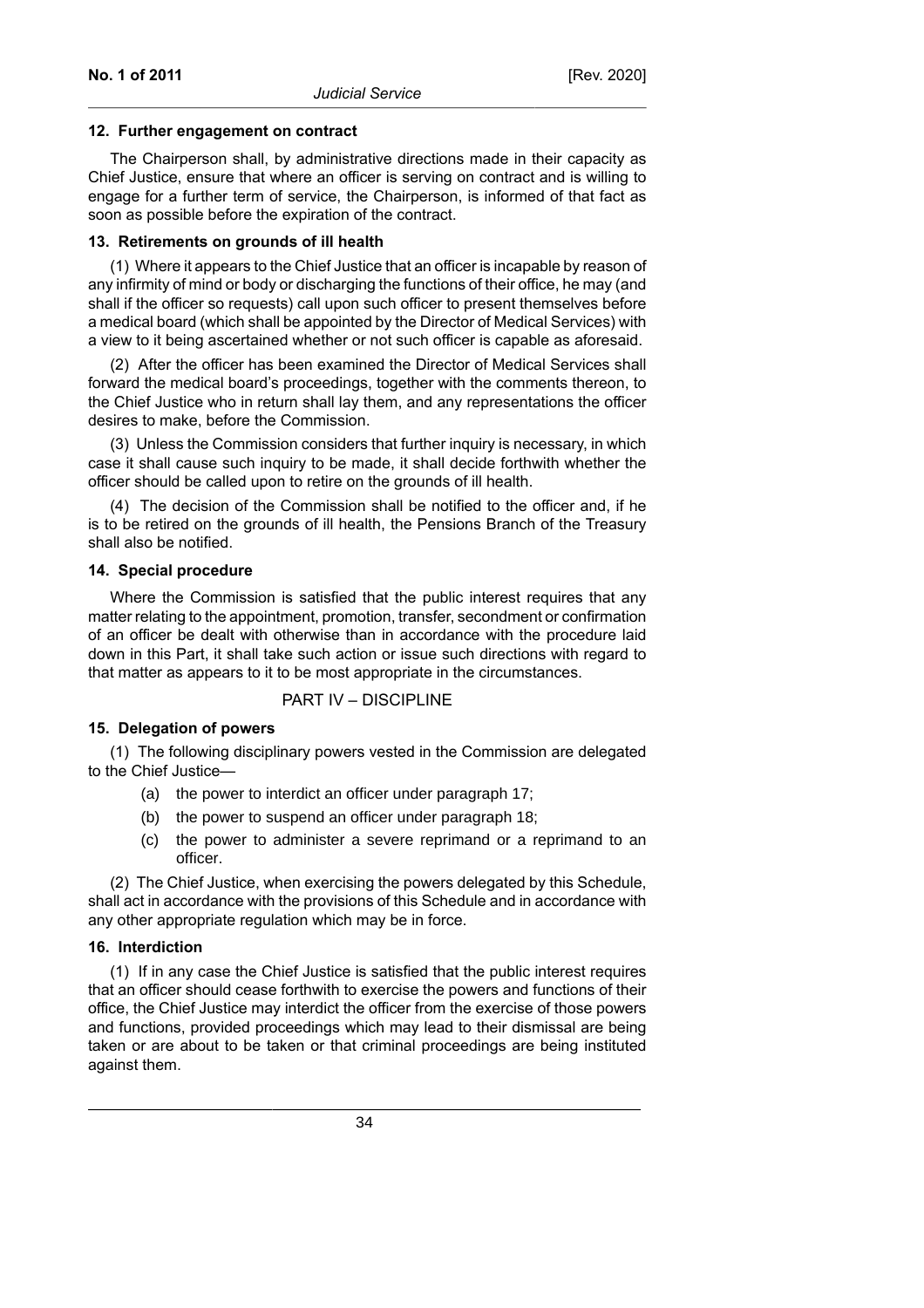(2) An officer who is interdicted shall receive such salary, not being less than half their salary, as the Commission may by regulations prescribe.

(3) Where disciplinary or criminal proceedings have been taken or instituted against an officer under interdiction and such officer is neither dismissed nor otherwise punished under this Schedule, the whole of any salary withheld under subparagraph (2) shall be restored to them upon the termination of such proceedings.

(4) If any punishment other than dismissal is inflicted, the officer may be refunded such proportion of the salary withheld as a result of their interdiction as the Commission shall decide.

(5) An officer who is under interdiction shall be required to comply with such conditions as may by regulations be prescribed.

(6) For the purposes of this paragraph and paragraph 18 of this Schedule **"salary"** means basic salary and, where applicable, includes inducements or overseas allowances.

### **17. Suspension**

(1) Where an officer has been convicted of a serious criminal offence, other than such as are referred to in paragraph 28(2), the Chief Justice may suspend the officer from the exercise of the functions of their office pending consideration of their case under this Schedule.

(2) The Chief Justice may suspend from the exercise of the functions of their officer against whom proceedings for dismissal have been taken if, as a result of those proceedings, he considers that the officer ought to be dismissed.

(3) While an officer is suspended from the exercise of the functions of their office they shall be granted an alimentary allowance in such amount and on such terms as the Commission may by regulations determine.

(4) An officer who is suspended shall be required to comply with such conditions as may, by regulations, be prescribed.

#### **18. Where criminal charge pending**

(1) When a preliminary investigation or disciplinary inquiry discloses that a criminal offence may have been committed by an officer the Chief Justice shall act under either paragraph 26 or 27, as may be appropriate.

(2) If criminal proceedings are instituted against an officer, proceedings for their dismissal upon any grounds involved in the criminal charge shall not be taken until the conclusion of the criminal proceedings and the determination of any appeal therefrom:

Provided that nothing in this paragraph shall be construed as prohibiting or restricting the power of the Chief Justice to interdict or suspend such officer.

(3) An officer acquitted of a criminal charge shall not be dismissed or otherwise punished on any charge upon which he has been acquitted, but nothing in this paragraph shall prevent their being dismissed or otherwise punished on any other charge arising out of their conduct in the matter, unless the charge raises substantially the same issues as those on which they have been acquitted.

#### **19. Punishments**

(1) The following are the sanctions which may be inflicted on an officer as a result of disciplinary proceedings under this Part—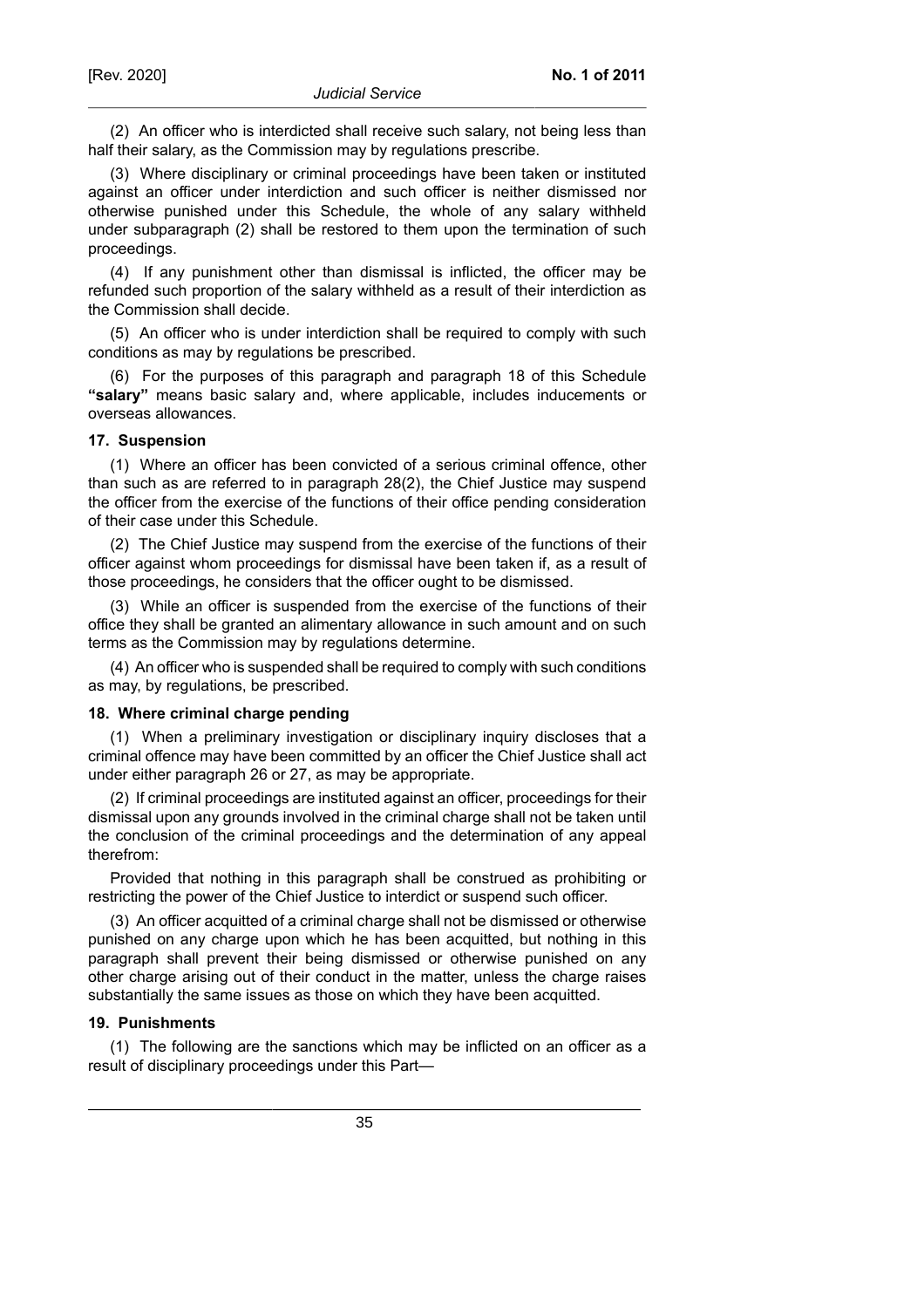- (a) dismissal;
- (b) stoppage of increment of pay;
- (c) withholding of increment;
- (d) deferment of increment;
- (e) severe reprimand and reprimand;
- (f) recovery of the cost or part of the cost of any loss or breakage caused by default or negligence, provided no such cost has been recovered by surcharge action under the appropriate financial instructions or regulations.

(2) Nothing in this paragraph shall limit the powers conferred by this Schedule to require an officer to retire from the public service on the grounds of public interest.

(3) No punishment shall be inflicted on any officer which would be contrary to any law for the time being in force.

## **20. Reprimand by Chief Justice**

(1) Notwithstanding any other provisions of this Schedule, the Chief Justice may, without reference to the Commission, after investigation and after giving the officer concerned an opportunity for making their defence (which shall be recorded), administer to an officer a severe reprimand or reprimand.

(2) The Chief Justice shall, when exercising the powers referred to in this paragraph, act in accordance with this Schedule.

#### **21. Absence from duty without leave**

Where an officer is absent from duty without leave or reasonable cause for a period exceeding twenty-four hours and the officer cannot be traced within a period of ten days from the commencement of such absence, or if traced no reply to a charge of absence without leave is received from them within ten days after the dispatch of the charge to them, the Commission may summarily dismiss them.

#### **22. Pension rights and privileges lost on dismissal**

Subject to any other law, an officer who is dismissed shall forfeit all rights or claims to a pension, gratuity, annual allowance or other retiring award, and any rights or claims he enjoys in regard to leave or passages at the public expense.

#### **23. Copies of proceedings**

(1) An officer in respect of whom disciplinary proceedings are to be held under this Part shall be entitled to receive a free copy of any documentary evidence relied on for the purpose of the proceedings, or to be allowed access to it.

(2) The officer may also be given a copy of the evidence (including documents tendered in evidence) after the proceedings are closed, on payment of five shillings per page of each document tendered in evidence:

Provided that they shall not be entitled to copies of office orders, minutes, reports or recorded reasons for decisions.

#### **24. Officer to be informed of decision**

Where proceedings have been taken against an officer, the officer shall be informed of the findings on each charge which has been preferred against them and of the punishment (if any) to be inflicted upon them.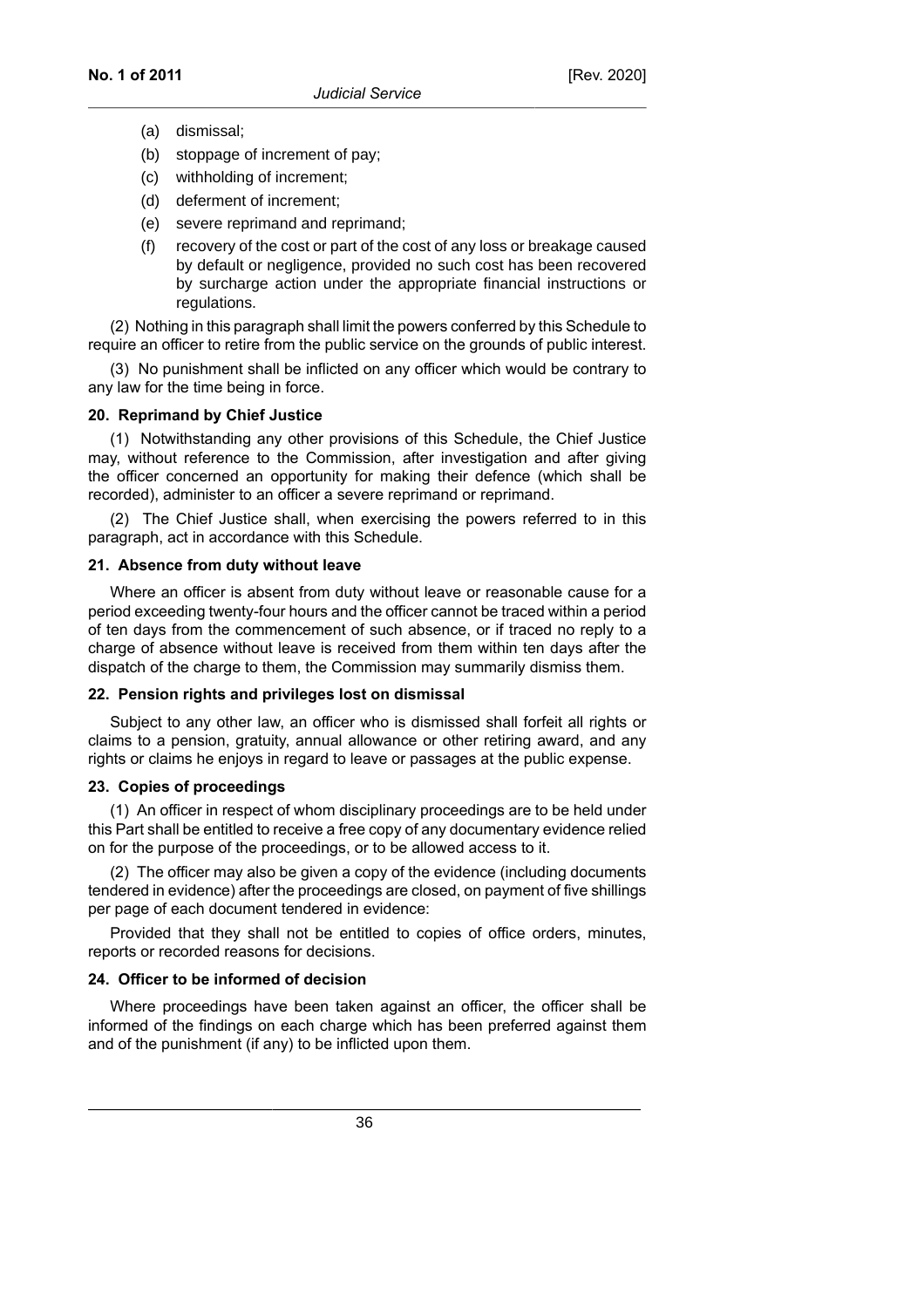#### **25. Proceedings for dismissal**

(1) Where the Chief Justice, after such inquiry as they may think fit to make, considers it necessary to institute disciplinary proceedings against an officer on the ground of misconduct which, if proved, would in the Chief Justice's opinion, justify dismissal, he shall frame a charge or charges against the officer and shall forward a statement of the said charge or charges to the officer together with a brief statement of the allegations, in so far as they are not clear from the charges themselves, on which each charge is based, and shall invite the officer to state, in writing should he so desire, before a day to be specified, any grounds on which he relies to exculpate themselves.

(2) If the officer does not furnish a reply to the charge or charges within the period specified, or if in the opinion of the Chief Justice he fails to exculpate themselves, the Chief Justice shall cause copies of the statement of the charge, or charges, and the reply, if any, of the officer to be laid before the Commission, and the Commission shall decide whether the disciplinary proceedings should continue or not.

(3) If it is decided that the disciplinary proceedings should continue, the Commission shall appoint a Committee or Panel to investigate the matter consisting of at least three persons who shall be persons to whom the Commission may, by virtue of the Constitution, delegate its powers:

Provided that the Chief Justice shall not be a member of the Committee or Panel, but if puisne judge of the High Court have been designated as members of the Commission under the Constitution, they may be members of the Committee or Panel.

(4) The Committee or Panel shall give the officer a written notice of not less than fourteen days specifying the day on which they may be required to appear before it to answer to the charges made against them.

(5) If witnesses are examined by the Committee or Panel, the officer shall be given an opportunity of being present and of putting questions on their own behalf to the witnesses, and no documentary evidence shall be used against the officer unless he has previously been supplied with a copy thereof or given access thereto.

(6) The Director of Public Prosecutions shall, if requested by the Commission, direct a legally qualified officer from the Office of the Director of Public Prosecutions to present to the Committee or Panel the case against the officer concerned.

(7) The Committee or Panel shall permit the accused officer to be represented by an advocate.

(8) If during the course of the investigation, grounds for the framing of additional charges are disclosed, the Chief Justice shall follow the same procedure adopted in framing the original charges.

(9) The Committee or Panel, having investigated the matter, shall forward its report thereon to the Commission together with the record of the charges framed, the evidence led, the defence and other proceedings relevant to the investigation; and the report of the Committee or Panel shall include—

- (a) a statement whether in the Committee or Panel's judgement the charge or charges against the officer have been proved and the reasons therefor;
- (b) details of any matters which, in the Committee or Panel's opinion, aggravate or alleviate the gravity of the case; and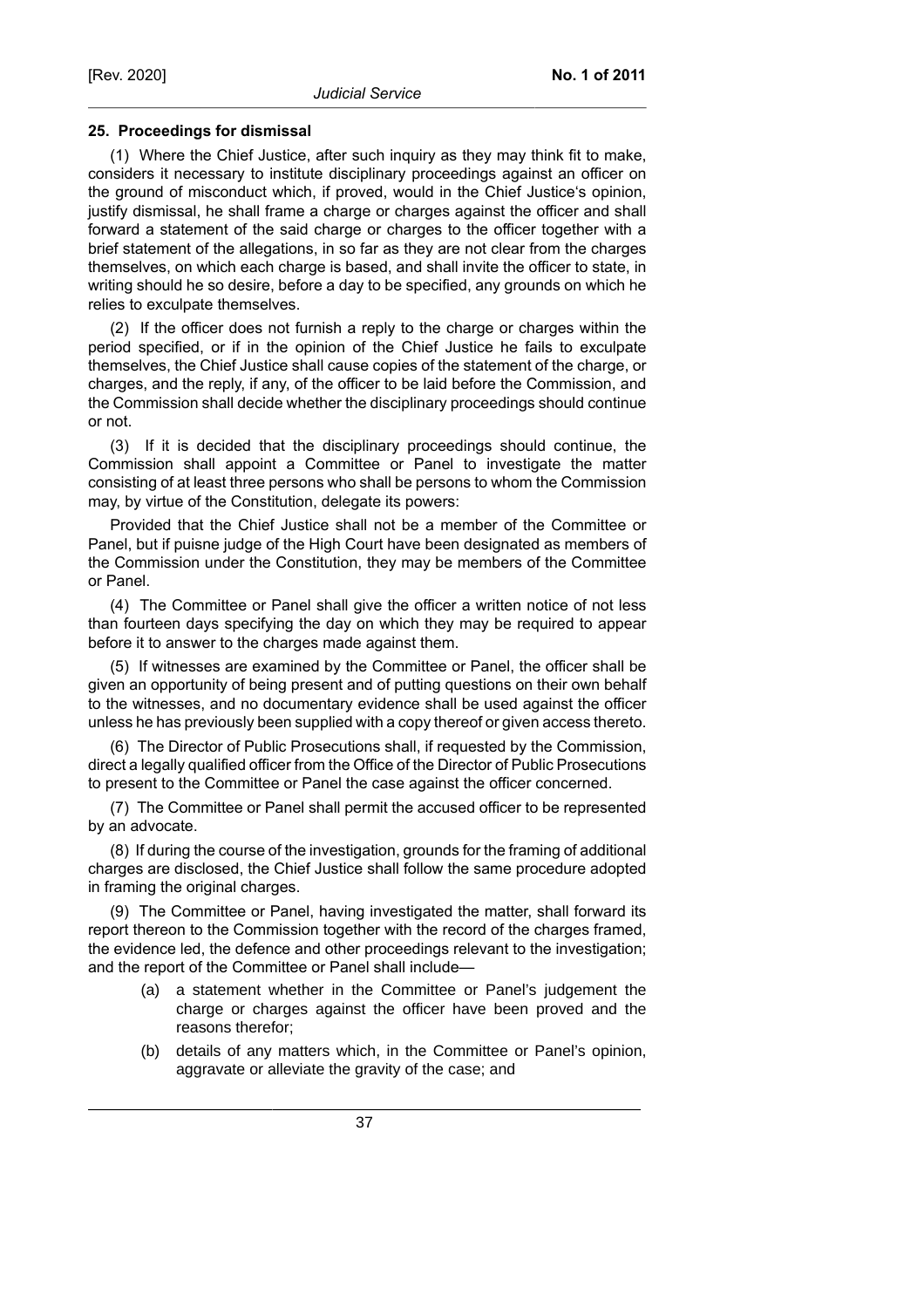(c) a summing up and such general comments as will indicate clearly the opinion of the Committee or Panel on the matter being investigated, but the Committee or Panel shall not make any recommendation regarding the form of punishment to be inflicted on the officer.

(10) The Commission, after consideration of the report of the Committee or Panel, shall, if it is of the opinion that the report should be amplified in any way or that further investigation is desirable, refer the matter back to the Committee or Panel which shall conduct the investigation for a further report.

(11) The Commission shall consider the report and shall decide on the punishment, if any, which should be inflicted on the officer or whether he should be required to retire in the public interest.

#### **26. Proceedings for misconduct not warranting dismissal**

(1) Where the Chief Justice, after preliminary investigation, considers it necessary to institute disciplinary proceedings against an officer to whom this paragraph applies but is of the opinion that the misconduct alleged, if proved, would not be serious enough to warrant dismissal, he shall forward to the officer a statement of the charge or charges against them and shall invite the officer to state in writing should he so desire, before a day to be specified, any grounds on which he relies to exculpate themselves.

(2) If the officer does not furnish a reply within the period specified or does not, in the opinion of the Chief Justice, exculpate themselves, the Chief Justice shall cause copies of the statement of the charge, or charges, and the reply, if any, of the officer to be laid before the Commission.

(3) If, on consideration of the report, including the grounds, if any, on which the officer relies to exculpate themselves, the Commission is of the opinion that no further investigation is necessary, it shall forthwith decide on the punishment, if any (other than dismissal), which should be inflicted on the officer.

(4) If the Commission is of the opinion that the matter should be further investigated, it shall request the Chief Justice to cause further investigations to be made.

(5) Any such investigation shall normally be undertaken by the Registrar or by an officer senior to the officer accused.

(6) In an investigation under this paragraph an officer to whom this paragraph applies shall be entitled to know the whole case against them and shall be given an adequate opportunity of making their defence.

(7) The Chief Justice shall bring the result of any such investigation before the Commission, and unless the Commission requests the Chief Justice to make yet further inquiry, the Commission shall decide on the punishment, if any (other than dismissal), which should be inflicted on the officer, or whether he should be required to retire in the public interest.

(8) Notwithstanding this paragraph, if at any stage during the proceedings taken under it before final submission to the Commission—

- (a) it appears to the Chief Justice that the offence, if proved, would justify dismissal; or
- (b) the Chief Justice considers that proceedings for the retirement of the officer on grounds of public interest would be more appropriate,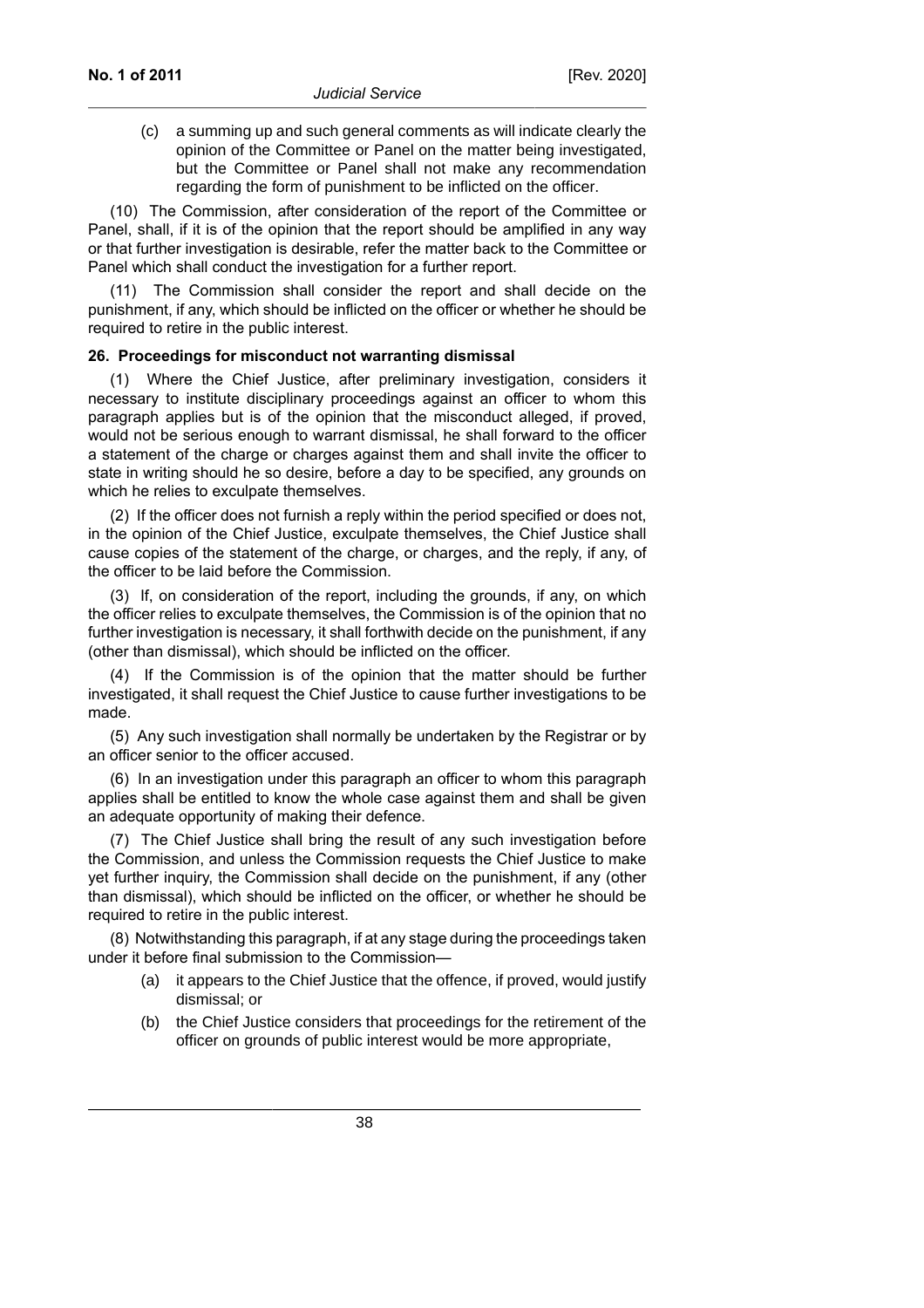such proceedings shall be discontinued and the procedure in paragraph 26 or paragraph 28, as the case may be, shall be followed.

(9) Where a reference is made to the Commission under this paragraph, it shall, if it considers that proceedings should be instituted under paragraph 26, direct the Chief Justice accordingly and thereupon the proceedings under this paragraph shall be discontinued.

# **27. Retirement on Grounds of Public Interest**

(1) If the Chief Justice, after having considered every report in their possession made with regard to an officer, is of the opinion that it is desirable in the public interest that the service of such officer should be terminated on grounds which cannot suitably be dealt with under any other provision of this Schedule, he shall notify the officer, in writing, specifying the complaints by reason of which their retirement is contemplated together with the substance of any report or part thereof that is detrimental to the officer.

(2) If, after giving the officer an opportunity of showing cause why he should not be retired in the public interest, the Chief Justice is satisfied that the officer should be required to retire in the public interest, he shall lay before the Commission a report on the case, the officer's reply and their own recommendation, and the Commission shall decide whether the officer should be required to retire in the public interest.

# **28. Officer convicted of criminal offence**

(1) If an officer is convicted of a criminal offence which in the opinion of the Chief Justice warrants disciplinary proceedings he shall lay a copy of the charge and of the judgment and sentence and of any judgment or order made on appeal or in revision before the Commission, and the Commission shall decide whether the officer should be dismissed or subjected to any of the other punishments mentioned in this Schedule.

(2) For the purposes of this paragraph, proceedings for minor offences, such as those under the Traffic Act and by-laws, may be disregarded, and disciplinary proceedings should normally be confined to proceedings under the Penal Code and other Acts where a prison sentence may be imposed other than in default of payment of a fine.

# PART V – GENERAL

#### **29. Services of notices, etc.**

Where under this Schedule—

- (a) it is necessary either—
	- (i) to serve any notice, charge or other document upon an officer; or
	- (ii) to communicate any information to any public officer having absented themselves from duty;
- (b) it is not possible to effect such service upon or communicate such information to such officers personally,

it shall be sufficient if such notice, charge or other document, or a letter containing such information, is sent by registered post addressed to their usual or last known place of address or post office box.